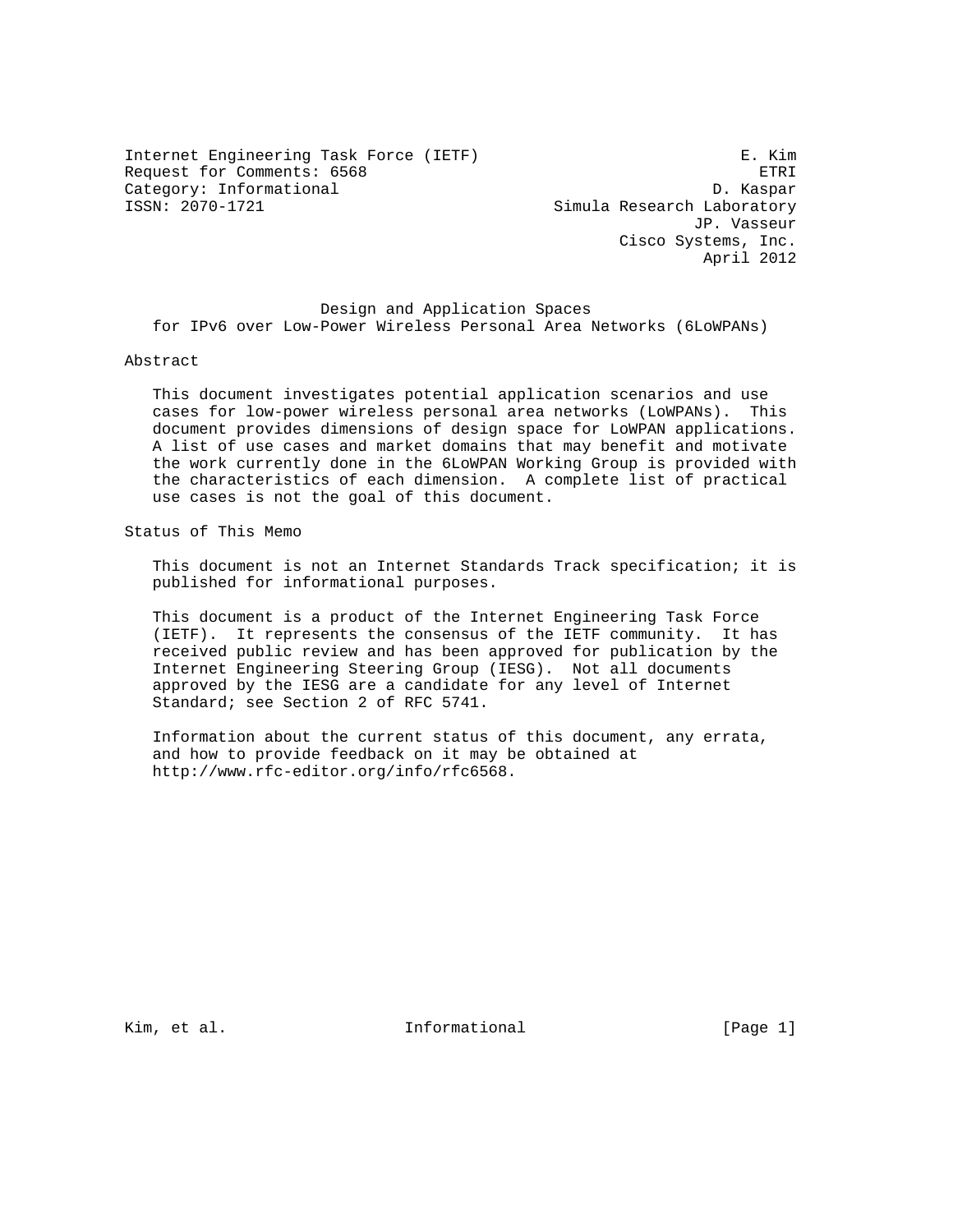Copyright Notice

 Copyright (c) 2012 IETF Trust and the persons identified as the document authors. All rights reserved.

 This document is subject to BCP 78 and the IETF Trust's Legal Provisions Relating to IETF Documents (http://trustee.ietf.org/license-info) in effect on the date of

 publication of this document. Please review these documents carefully, as they describe your rights and restrictions with respect to this document. Code Components extracted from this document must include Simplified BSD License text as described in Section 4.e of the Trust Legal Provisions and are provided without warranty as described in the Simplified BSD License.

 This document may contain material from IETF Documents or IETF Contributions published or made publicly available before November 10, 2008. The person(s) controlling the copyright in some of this material may not have granted the IETF Trust the right to allow modifications of such material outside the IETF Standards Process. Without obtaining an adequate license from the person(s) controlling the copyright in such materials, this document may not be modified outside the IETF Standards Process, and derivative works of it may not be created outside the IETF Standards Process, except to format it for publication as an RFC or to translate it into languages other than English.

Kim, et al. Informational [Page 2]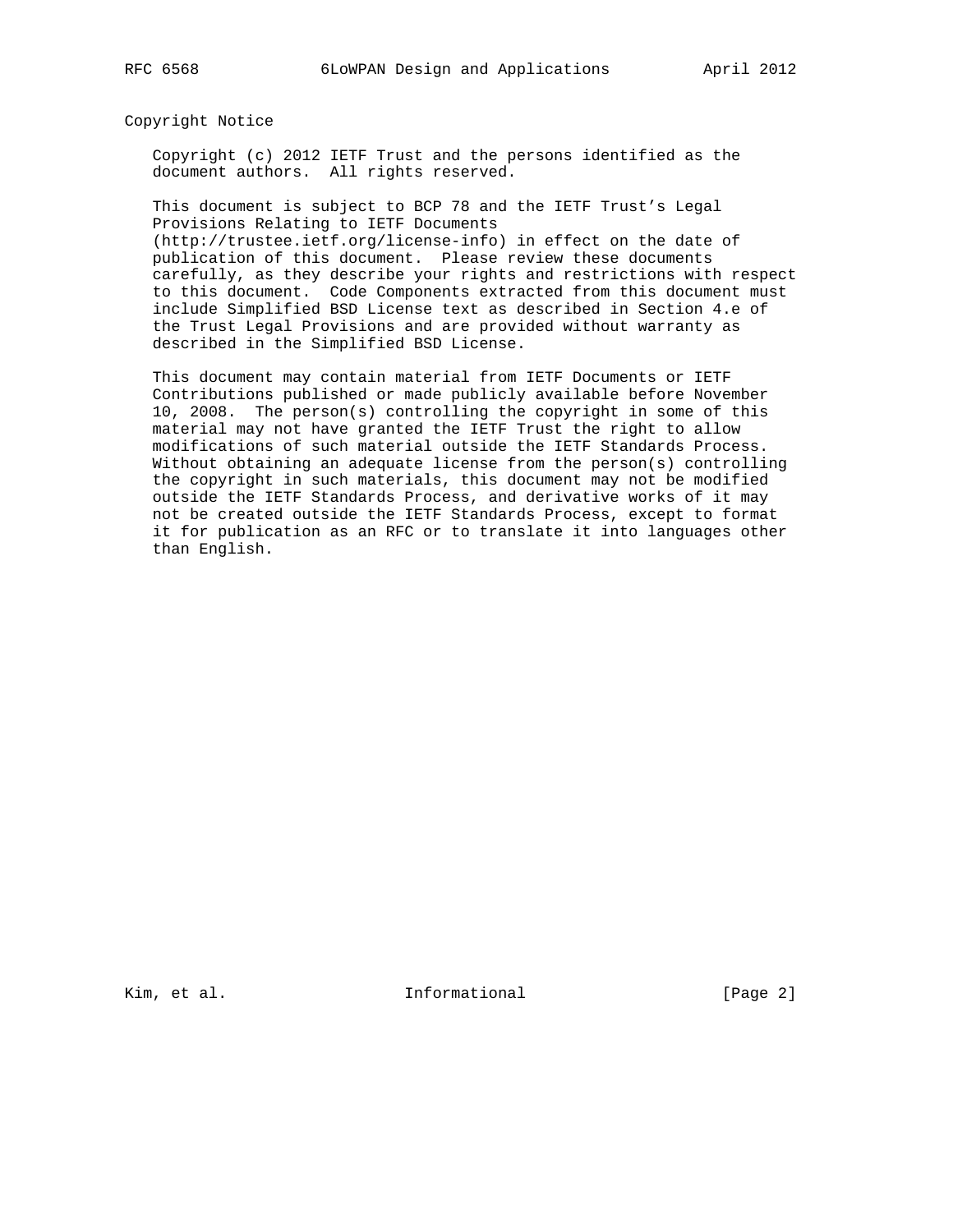| Table of Contents |  |
|-------------------|--|
|-------------------|--|

|    | 1.2. Premise of Network Configuration 5     |
|----|---------------------------------------------|
|    |                                             |
|    |                                             |
|    |                                             |
|    |                                             |
|    |                                             |
|    |                                             |
|    | $3.2.1.$ A Use Case and Its Requirements 12 |
|    | 3.2.2. 6LOWPAN Applicability 14             |
|    |                                             |
|    | $3.3.1.$ A Use Case and Its Requirements 15 |
|    | 3.3.2. 6LOWPAN Applicability 17             |
|    |                                             |
|    | $3.4.1.$ A Use Case and Its Requirements 18 |
|    | 3.4.2. 6LOWPAN Applicability 19             |
|    |                                             |
|    | 3.5.1. A Use Case and Its Requirements 21   |
|    | 3.5.2. 6LOWPAN Applicability 21             |
|    |                                             |
|    |                                             |
|    | 3.6.1. A Use Case and Its Requirements 22   |
|    | 3.6.2. 6LOWPAN Applicability 24             |
|    |                                             |
| 5. |                                             |
|    |                                             |
|    |                                             |
|    |                                             |

1. Introduction

 Low-power and lossy networks (LLNs) is the term commonly used to refer to networks made of highly constrained nodes (limited CPU, memory, power) interconnected by a variety of "lossy" links (low-power radio links or Power-Line Communication (PLC)). They are characterized by low speed, low performance, low cost, and unstable connectivity. A LoWPAN is a particular instance of an LLN, formed by devices complying with the IEEE 802.15.4 standard [5]. Their typical characteristics can be summarized as follows:

 o Limited Processing Capability: The smallest common LoWPAN nodes have 8-bit processors with clock rates around 10 MHz. Other models exist with 16-bit and 32-bit cores (typically ARM7), running at frequencies on the order of tens of MHz.

Kim, et al. 10 1nformational 1965 [Page 3]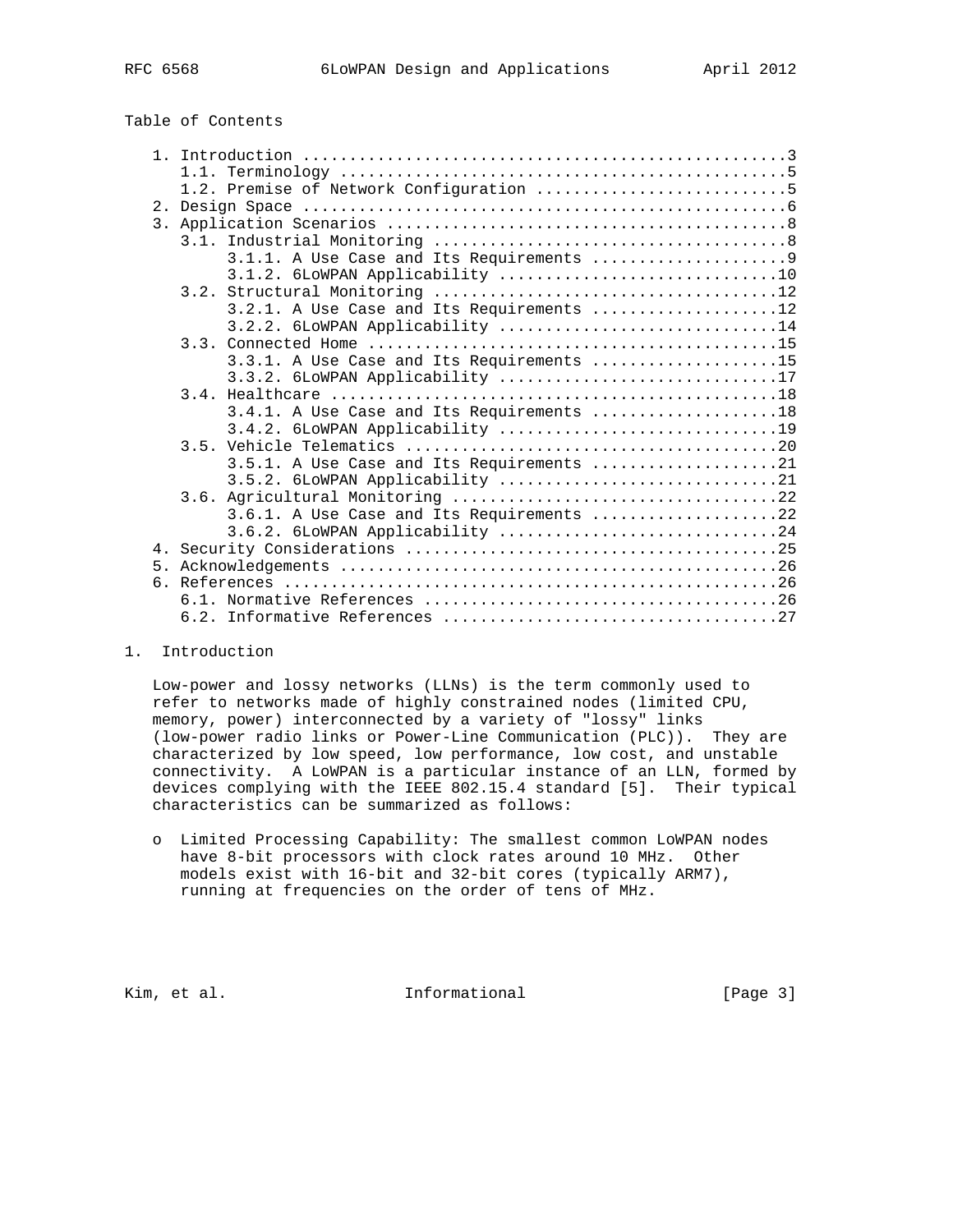- o Small Memory Capacity: The smallest common LoWPAN nodes have a few kilobytes of RAM with a few dozen kilobytes of ROM/flash memory. While memory sizes of nodes continue to grow (e.g., IMote has 64 KB SRAM, 512 KB Flash memory), the nature of small memory capacity for LoWPAN nodes remains a challenge.
- o Low Power: Wireless radios for LoWPANs are normally battery-operated. Their radio frequency (RF) transceivers often have a current draw of about 10 to 30 mA, depending on the used transmission power level. In order to reach common indoor ranges of up to 30 meters and outdoor ranges of 100 meters, the used transmission power is set around 0 to 3 dBm. Depending on the processor type, there is an additional battery current consumption of the CPU itself, commonly on the order of tens of milliamperes. However, the CPU power consumption can often be reduced by a thousandfold when switching to sleep mode.
- o Short Range: The Personal Operating Space (POS) defined by IEEE 802.15.4 implies a range of 10 meters. For real implementations, the range of LoWPAN radios is typically measured in tens of meters, but can reach over 100 meters in line-of-sight situations.
- o Low Bit Rate: The IEEE 802.15.4 standard defines a maximum over-the-air rate of 250 kbit/s, which is most commonly used in current deployments. Alternatively, three lower data rates of 20, 40, and 100 kbit/s are defined.

 As with any other LLN, a LoWPAN is not necessarily comprised of sensor nodes only, but may also consist of actuators. For instance, in an agricultural environment, sensor nodes might be used to detect low soil humidity and then send commands to activate the sprinkler system.

 After defining common terminology in Section 1.1 and describing the characteristics of LoWPANs in Section 2, this document provides a list of use cases and market domains that may benefit and motivate the work currently done in the 6LoWPAN Working Group.

Kim, et al. 10 1nformational 1964 [Page 4]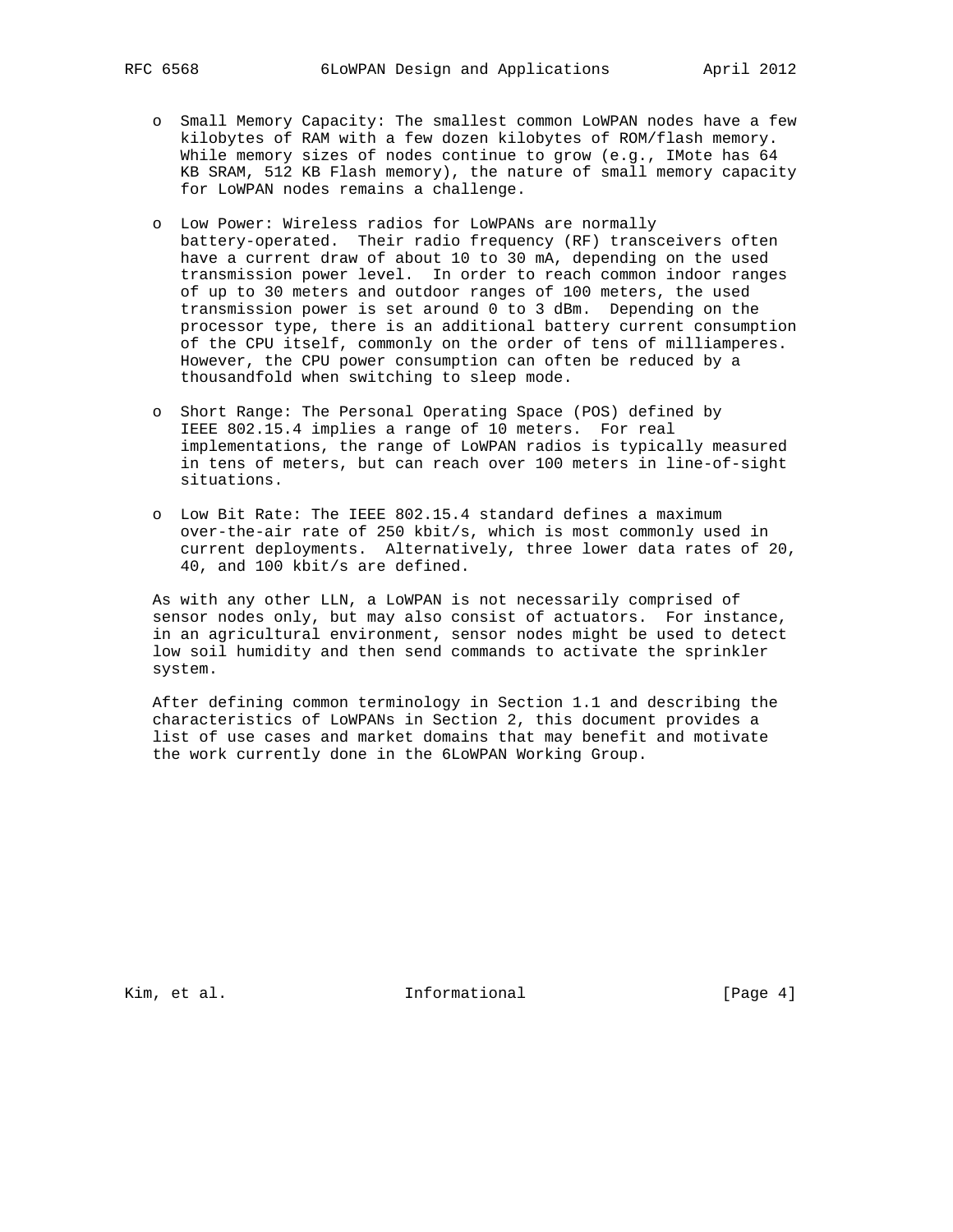#### 1.1. Terminology

 Readers are expected to be familiar with all terms and concepts discussed in "IPv6 over Low-Power Wireless Personal Area Networks (6LoWPANs): Overview, Assumptions, Problem Statement, and Goals" [2], and "Transmission of IPv6 Packets over IEEE 802.15.4 Networks" [3].

 Readers would benefit from reading 6LoWPAN Neighbor Discovery (ND) [6], 6LoWPAN header compression [7], and 6LoWPAN routing requirements [8] for details of 6LoWPAN work.

This document defines the following terms:

LC (Local Controller)

 A logical functional entity that performs the special role of coordinating and controlling its child nodes for local data aggregation, status management of local nodes, etc. There may be multiple instances of local controller nodes in a LoWPAN.

LBR (LoWPAN Border Router)

 A border router located at the junction of separate LoWPANs or between a LoWPAN and another IP network. There may be one or more LBRs at the LoWPAN boundary. An LBR is the responsible authority for IPv6 Prefix propagation for the LoWPAN it serves. An isolated LoWPAN also contains an LBR in the network; the LBR provides the prefix(es) for the isolated network.

# 1.2. Premise of Network Configuration

 The IEEE 802.15.4 standard distinguishes between two types of nodes -- reduced-function devices (RFDs) and full-function devices (FFDs). As this distinction is based on some Medium Access Control (MAC) features that are not always in use, we are not using this distinction in this document.

 6LoWPANs can be deployed using either route-over or mesh-under architectures. As the choice of route-over or mesh-under does not affect the applicability of 6LoWPAN technologies to the use cases described in the document, we will use the term "6LoWPAN" to mean either a route-over or mesh-under network.

 Communication to corresponding nodes outside of the LoWPAN is becoming increasingly important for convenient data collection and remote-control purposes. The intermediate LoWPAN nodes act as packet forwarders on the link layer or as LoWPAN routers, and connect the entire LoWPAN in a multi-hop fashion. LBRs are used to interconnect

Kim, et al. 10 1nformational 1999 [Page 5]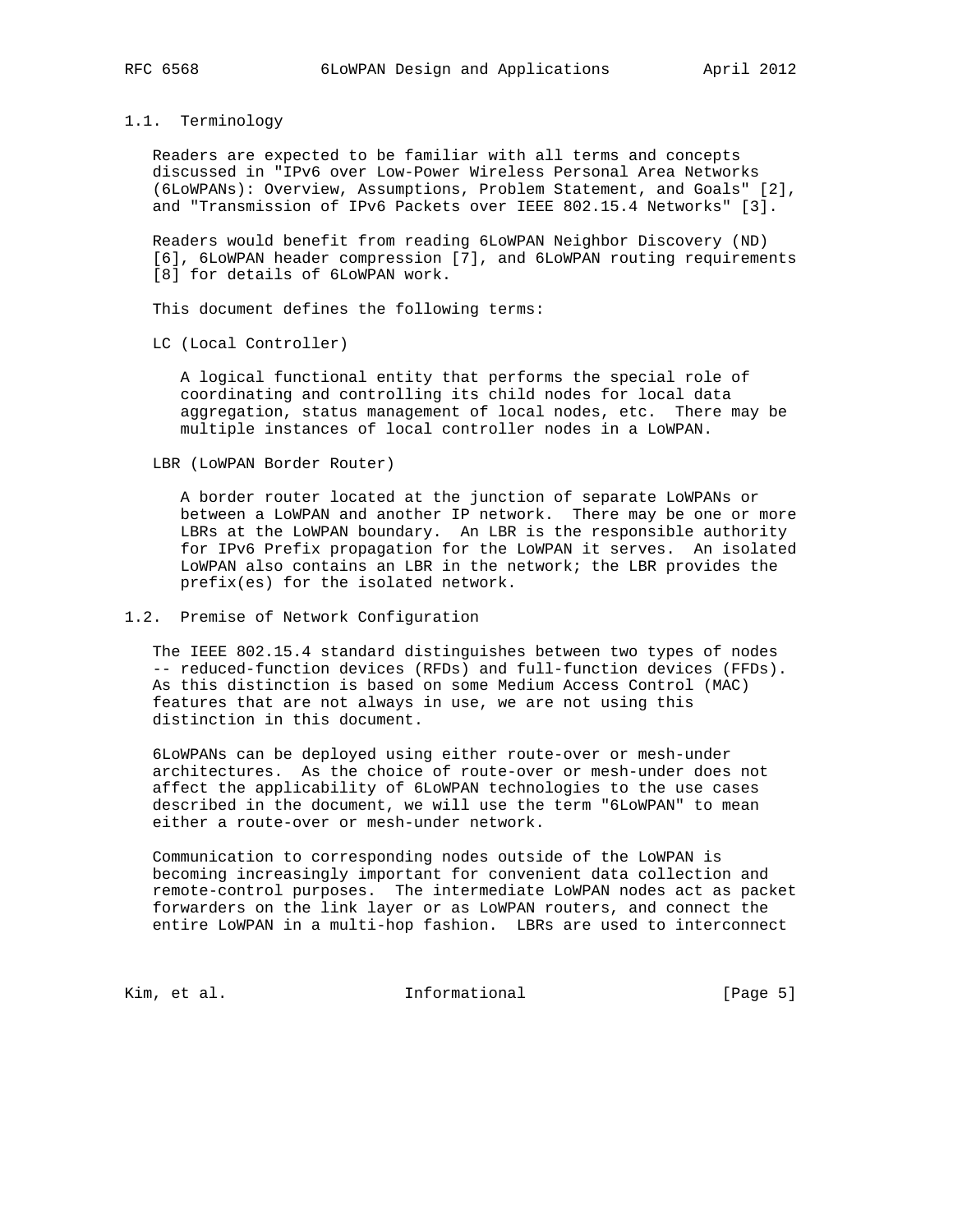a LoWPAN to other networks, or to form an extended LoWPAN by connecting multiple LoWPANs. Before LoWPAN nodes obtain their IPv6 addresses and the network is configured, each LoWPAN executes a link-layer configuration either by the mechanisms specified in [6] or by using a coordinator that is responsible for link-layer short address allocation. However, the link-layer coordinator functionality is out of the scope of this document. Details of address allocation in 6LoWPAN ND are in [6].

 A LoWPAN can be configured as mesh-under or route-over (see Terminology in [6]). In a route-over configuration, multi-hop transmission is carried out by LoWPAN routers using IP routing. In a mesh-under configuration, the link-local scope reaches to the boundaries of the LoWPAN, and multi-hop transmission is achieved by forwarding data at the link layer or in a 6LoWPAN adaptation layer. More information about mesh-under and route-over is in [6] and [8].

2. Design Space

 Inspired by [9], this section lists the dimensions used to describe the design space of wireless sensor networks in the context of the 6LoWPAN Working Group. The design space is already limited by the unique characteristics of a LoWPAN (e.g., low power, short range, low bit rate), as described in [2]. The possible dimensions for scenario categorization used in this document are described as follows:

- o Deployment: LoWPAN nodes can be scattered randomly, or they may be deployed in an organized manner in a LoWPAN. The deployment can occur at once, or as an iterative process. The selected type of deployment has an impact on node density and location. This feature affects how to organize (manually or automatically) the LoWPAN and how to allocate addresses in the network.
- o Network Size: The network size takes into account nodes that provide the intended network capability. The number of nodes involved in a LoWPAN could be small (ten), moderate (several hundred), or large (over a thousand).
- o Power Source: The power source of nodes, whether the nodes are battery-powered or mains-powered, influences the network design. The power may also be harvested from solar cells or other sources of energy. Hybrid solutions are possible where only part of the network is mains-powered.
- o Connectivity: Nodes within a LoWPAN are considered "always connected" when there is a network connection between any two given nodes. However, due to external factors (e.g., extreme environment, mobility) or programmed disconnections (e.g.,

Kim, et al. 10 mm and 111 mm and 111 mm and 12 mm and 12 mm and 12 mm and 12 mm and 12 mm and 12 mm and 12 mm a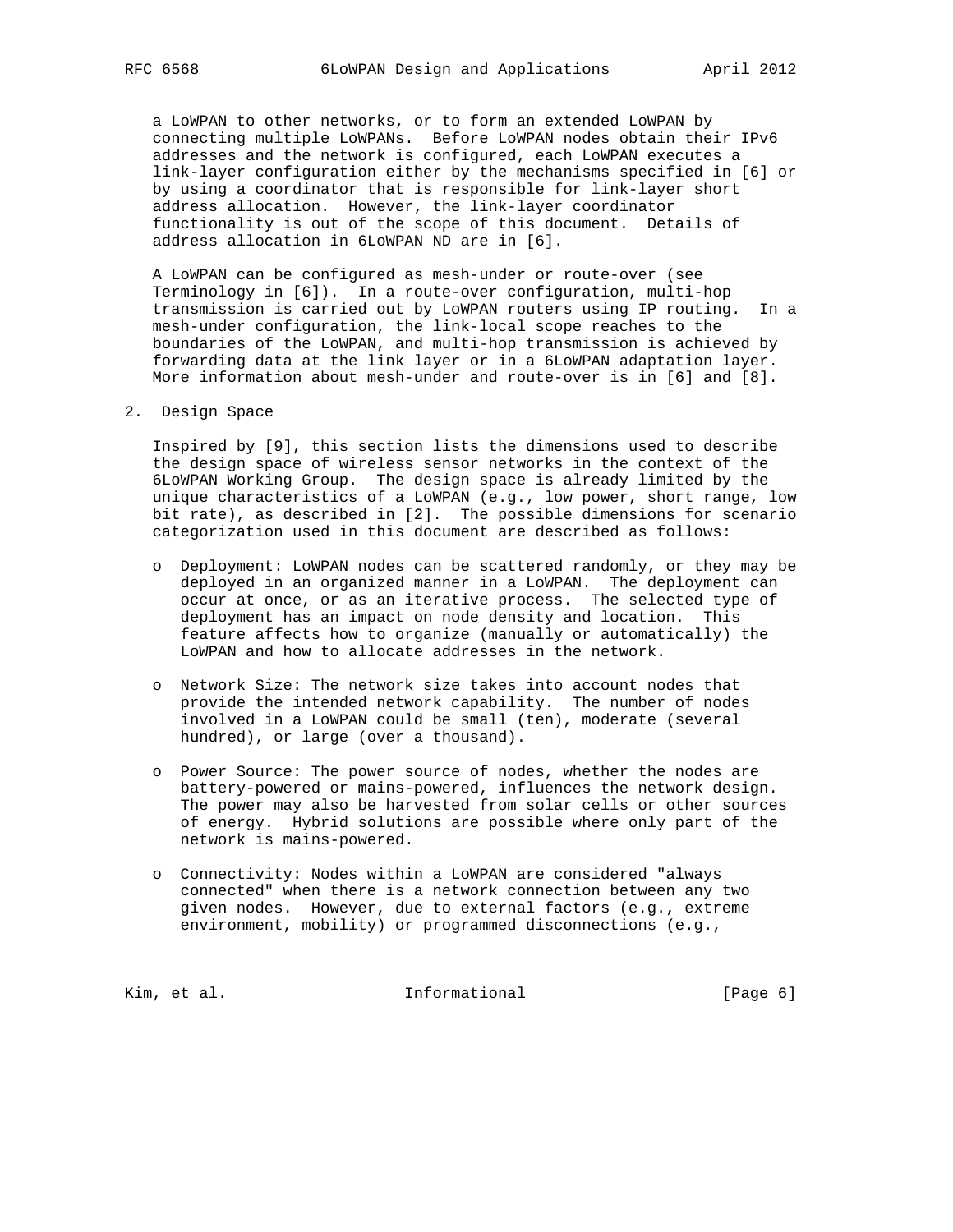sleeping mode), network connectivity can be from "intermittent" (i.e., regular disconnections) to "sporadic" (i.e., almost always disconnected). Differences in L2 duty-cycling settings may additionally impact connectivity due to highly varying bit rates.

- o Multi-Hop Communication: The multi-hop communication factor highlights the number of hops that have to be traversed to reach the edge of the network or a destination node within it. A single hop may be sufficient for simple star topologies, but a multi-hop communication scheme is required for more elaborate topologies, such as meshes or trees. In previous work on LoWPANs by academia and industry, various routing mechanisms were introduced, such as data-centric, event-driven, address-centric, localization-based, geographical routing, etc. This document does not make use of such a fine granularity but rather uses topologies and single/ multi-hop communication.
- o Traffic Pattern: Several traffic patterns may be used in LoWPANs -- Point-to-Multipoint (P2MP), Multipoint-to-Point (MP2P), and Point-to-Point (P2P), to name a few.
- o Security Level: LoWPANs may carry sensitive information and require high-level security support where the availability, integrity, and confidentiality of the information are crucial.
- o Mobility: Inherent to the wireless characteristics of LoWPANs, nodes could move or be moved around. Mobility can be an induced factor (e.g., sensors in an automobile) -- and hence not predictable -- or a controlled characteristic (e.g., pre-planned movement in a supply chain).
- o Quality of Service (QoS): QoS issues in LoWPANs may be very different from the traditional end-to-end QoS, as in LoWPAN applications one end is not a single sensor node but often a group of sensor nodes. Parameters for QoS should consider collective data for latency, packet loss, data throughput, etc. In addition, QoS requirements can be different based on the data delivery model, such as event-driven, query-driven, continuous real-time, or continuous non-real-time; these delivery models usually coexist in LoWPAN applications. QoS issues in LoWPANs are more likely related to corresponding application-specific data delivery requirements within resource-constrained LoWPANs.

Kim, et al. 10 1nformational 1965 [Page 7]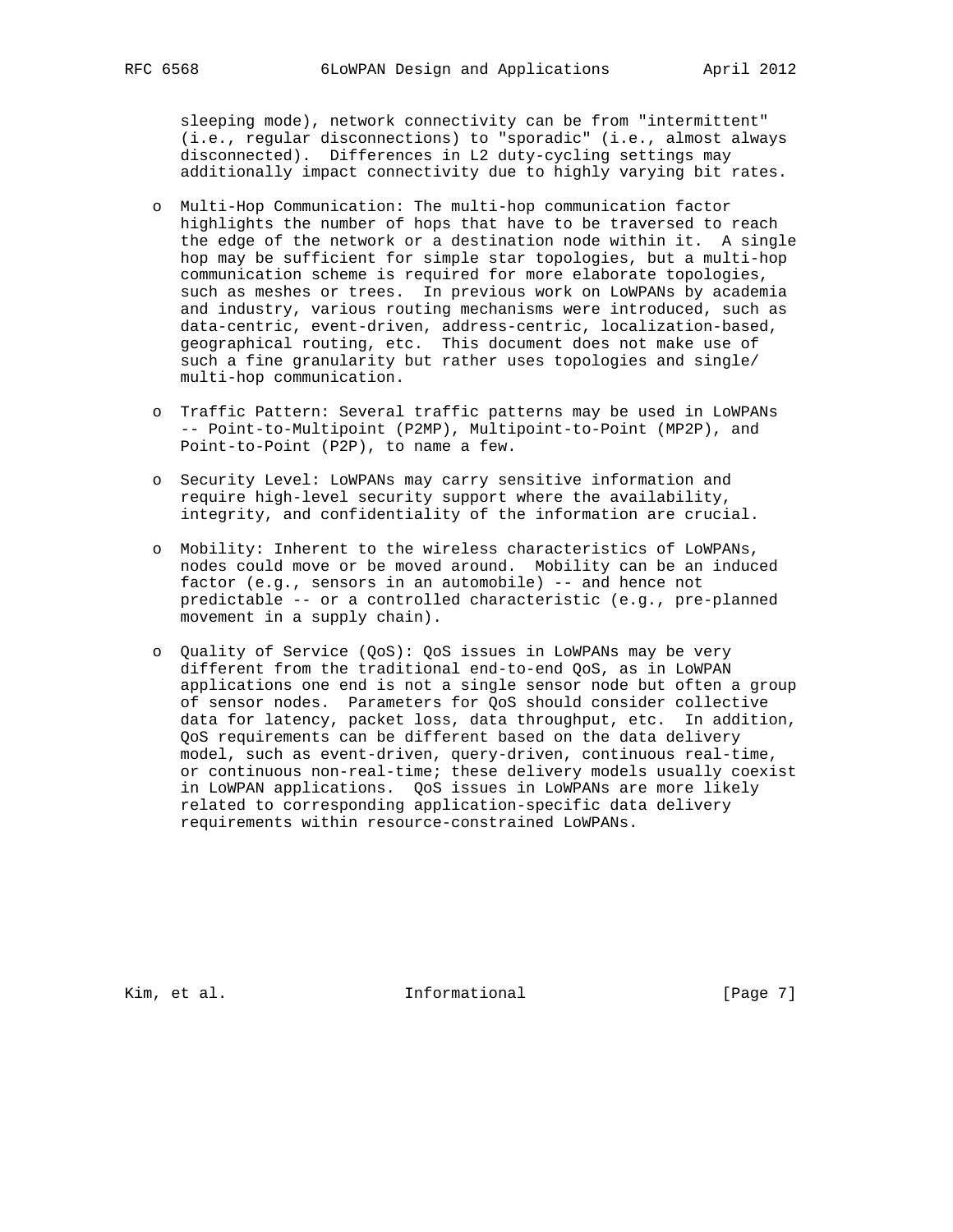#### 3. Application Scenarios

 This section lists a fundamental set of LoWPAN application scenarios in terms of system design. A complete list of practical use cases is not the objective of this document.

# 3.1. Industrial Monitoring

 LoWPAN applications for industrial monitoring can be associated with a broad range of methods to increase productivity, energy efficiency, and safety of industrial operations in engineering facilities and manufacturing plants. Many companies currently use time-consuming and expensive manual monitoring to predict failures and to schedule maintenance or replacements in order to avoid costly manufacturing downtime. LoWPANs can be inexpensively installed to provide more frequent and more reliable data. The deployment of LoWPANs can reduce equipment downtime and eliminate manual equipment monitoring that is costly to perform. Additionally, data analysis functionality can be placed into the network, eliminating the need for manual data transfer and analysis.

 Industrial monitoring can be largely split into the following application fields:

 o Process Monitoring and Control: This application field combines advanced energy metering and sub-metering technologies with wireless sensor networking in order to optimize factory operations, reduce peak demand, ultimately lower costs for energy, avoid machine downtimes, and increase operation safety.

 A plant's monitoring boundary often does not cover the entire facility but only those areas considered critical to the process. Wireless connectivity that is easy to install extends this line to include peripheral areas and process measurements that were previously infeasible or impractical to reach with wired connections.

 o Machine Surveillance: This application field ensures product quality and efficient and safe equipment operation. Critical equipment parameters such as vibration, temperature, and electrical signature are analyzed for abnormalities that are suggestive of impending equipment failure.

Kim, et al. Informational [Page 8]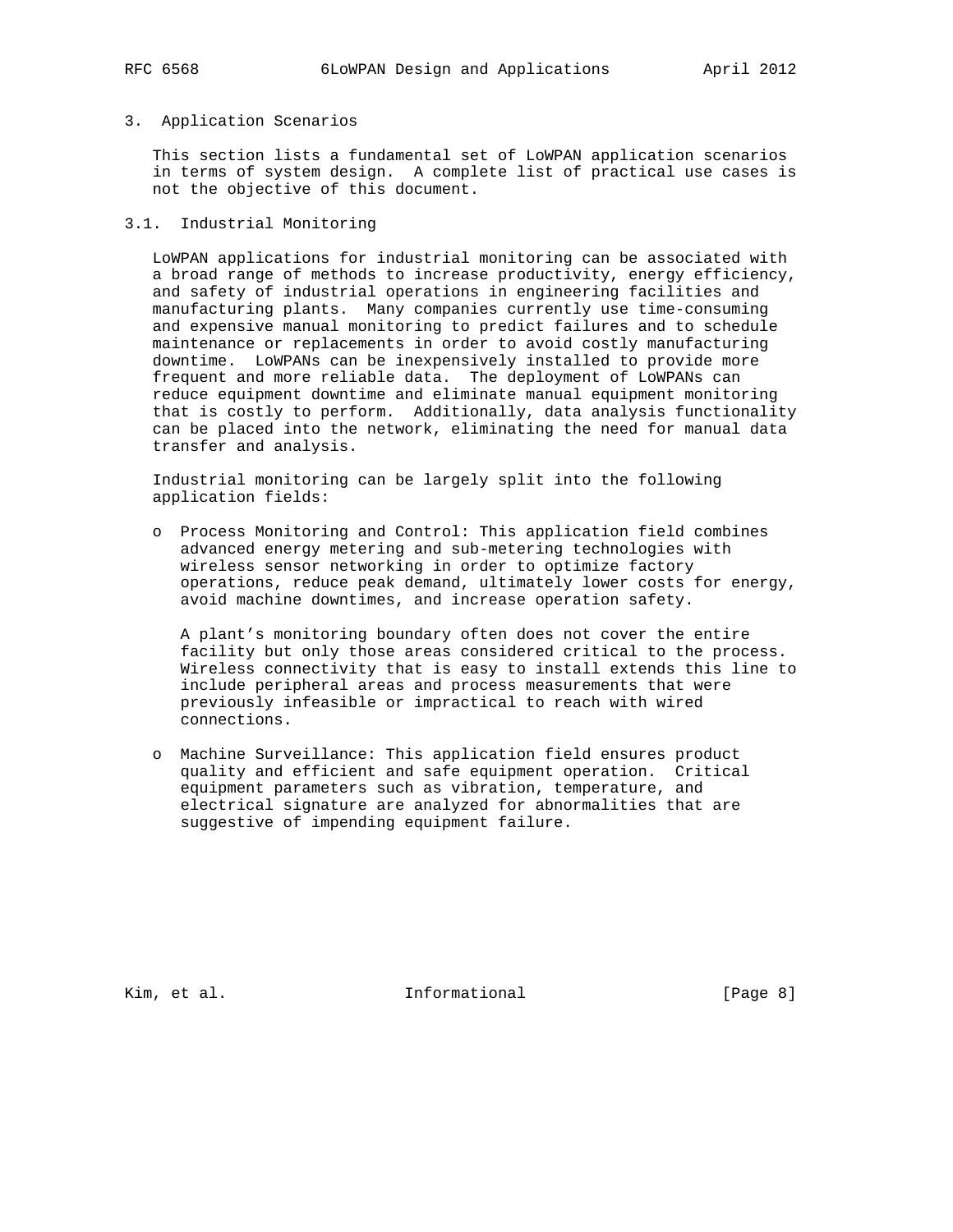- o Supply Chain Management and Asset Tracking: With the retail industry being legally responsible for the quality of sold goods, early detection of inadequate storage conditions with respect to temperature will reduce the risk and cost of removing products from the sales channel. Examples include container shipping, product identification, cargo monitoring, distribution, and logistics.
- o Storage Monitoring: This application field includes sensor systems designed to prevent releases of regulated substances into ground water, surface water, and soil. This application field may also include theft/tampering prevention systems for storage facilities or other infrastructure, such as pipelines.
- 3.1.1. A Use Case and Its Requirements

Example: Hospital Storage Rooms

 In a hospital, maintenance of the right temperature in storage rooms is very critical. Red blood cells need to be stored at 2 to 6 degrees Celsius, blood platelets at 20 to 24 degrees C, and blood plasma below -18 degrees C. For anti-cancer medicine, maintaining a humidity of 45% to 55% is required. Storage rooms have temperature sensors and humidity sensors every 25 to 100 m, based on the floor plan and the location of shelves, as indoor obstacles distort the radio signals. At each blood pack, a sensor tag can be installed to track the temperature during delivery. A LoWPAN node is installed in each container of a set of blood packs. In this case, highly dense networks must be managed.

 All nodes are statically deployed and manually configured with either a single- or multi-hop connection. Different types of LoWPAN nodes are configured based on the service and network requirements. In particular, LCs play a role in aggregation of the sensed data from blood packs. In the extended networks, more than one LoWPAN LC can be installed in a storage room. In the case that the sensed data from an individual node is urgent event-driven data such as outrange of temperature or humidity, it will not be accumulated (and further delayed) by the LCs but immediately relayed.

 All LoWPAN nodes do not move unless the blood packs or a container of blood packs is moved. Moving nodes get connected by logical attachment to a new LoWPAN. When containers of blood packs are transferred to another place in the hospital or by ambulance, the LoWPAN nodes on the containers associate to a new LoWPAN.

Kim, et al. 10 1nformational 1999 [Page 9]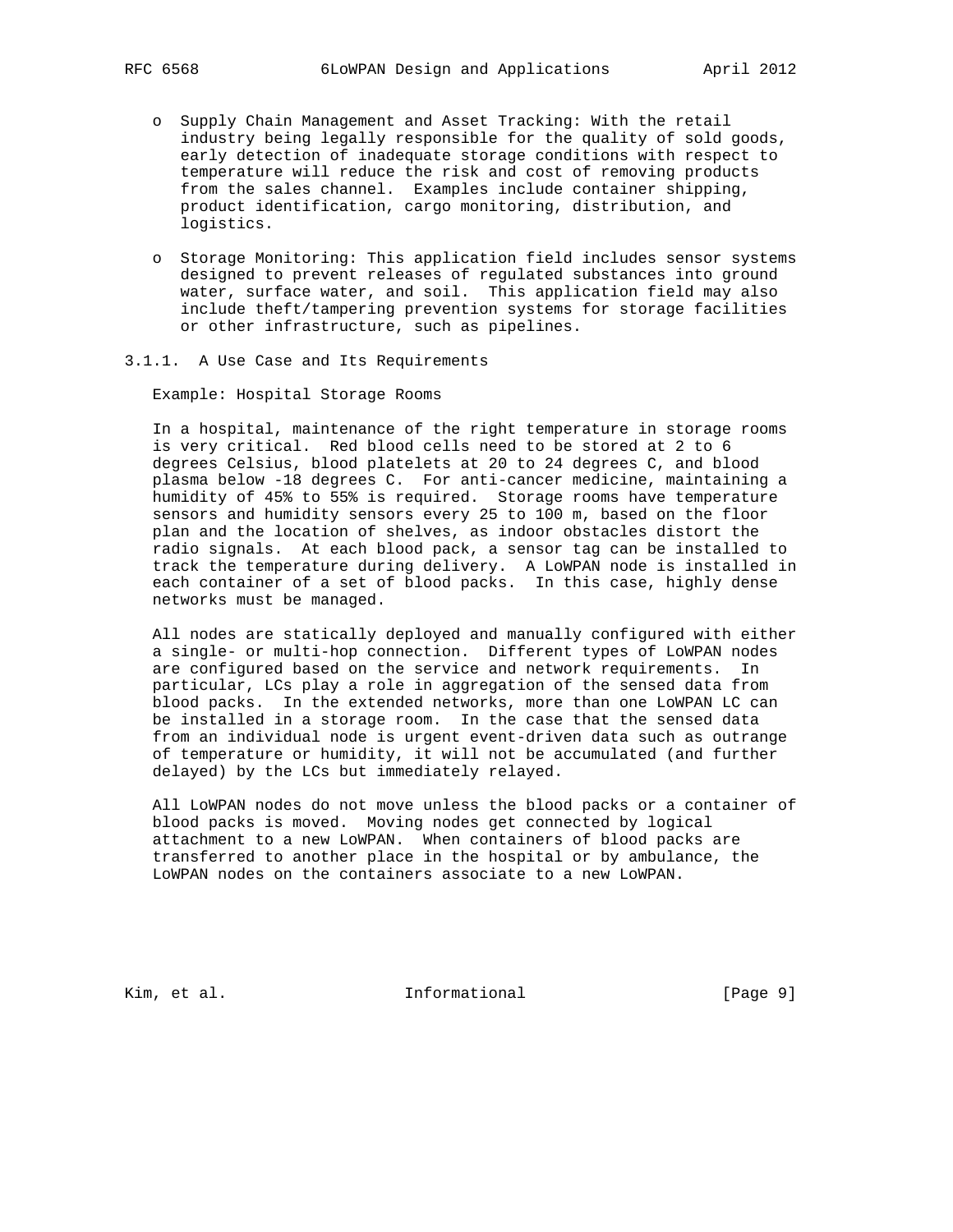This type of application works based on both periodic and event-driven notifications. Periodic data is used for monitoring temperature and humidity in the storage rooms. The data over or under a predefined threshold is meaningful to report. Blood cannot be used if it is exposed to the wrong environment for about 30 minutes. Thus, event-driven data sensed on abnormal occurrences is time-critical and requires secure and reliable transmission.

 LoWPANs must be provided with low installation and management costs, and for the transportation of blood containers, precise location tracking of containers is important. The hospital network manager or staff can be provided with an early warning of possible chain ruptures, for example, by conveniently accessing comprehensive online reports and data management systems.

Dominant parameters in industrial monitoring scenarios:

- o Deployment: Pre-planned, manually attached.
- o Network Size: Medium to large size, high node density.
- o Power Source: Battery-operated most of the time.
- o Connectivity: Always on for crucial processes.
- o Multi-Hop Communication: Multi-hop networking.
- o Traffic Pattern: P2P (actuator control), MP2P (data collection).
- o Security Level: Business-critical. Secure transmission must be guaranteed.
- o Mobility: None (except for asset tracking).
- o QoS: Important for time-critical event-driven data.
- o Other Issues: Sensor network management, location tracking, real-time early warning.

3.1.2. 6LoWPAN Applicability

 The network configuration of the above use case can differ substantially by system design. As illustrated in Figure 1, the simplest way is to build a star topology inside of each storage room. Based on the layout and size of the storage room, the LoWPAN can be configured in a different way -- mesh topology -- as shown in Figure 2.

Kim, et al. 10 mm informational [Page 10]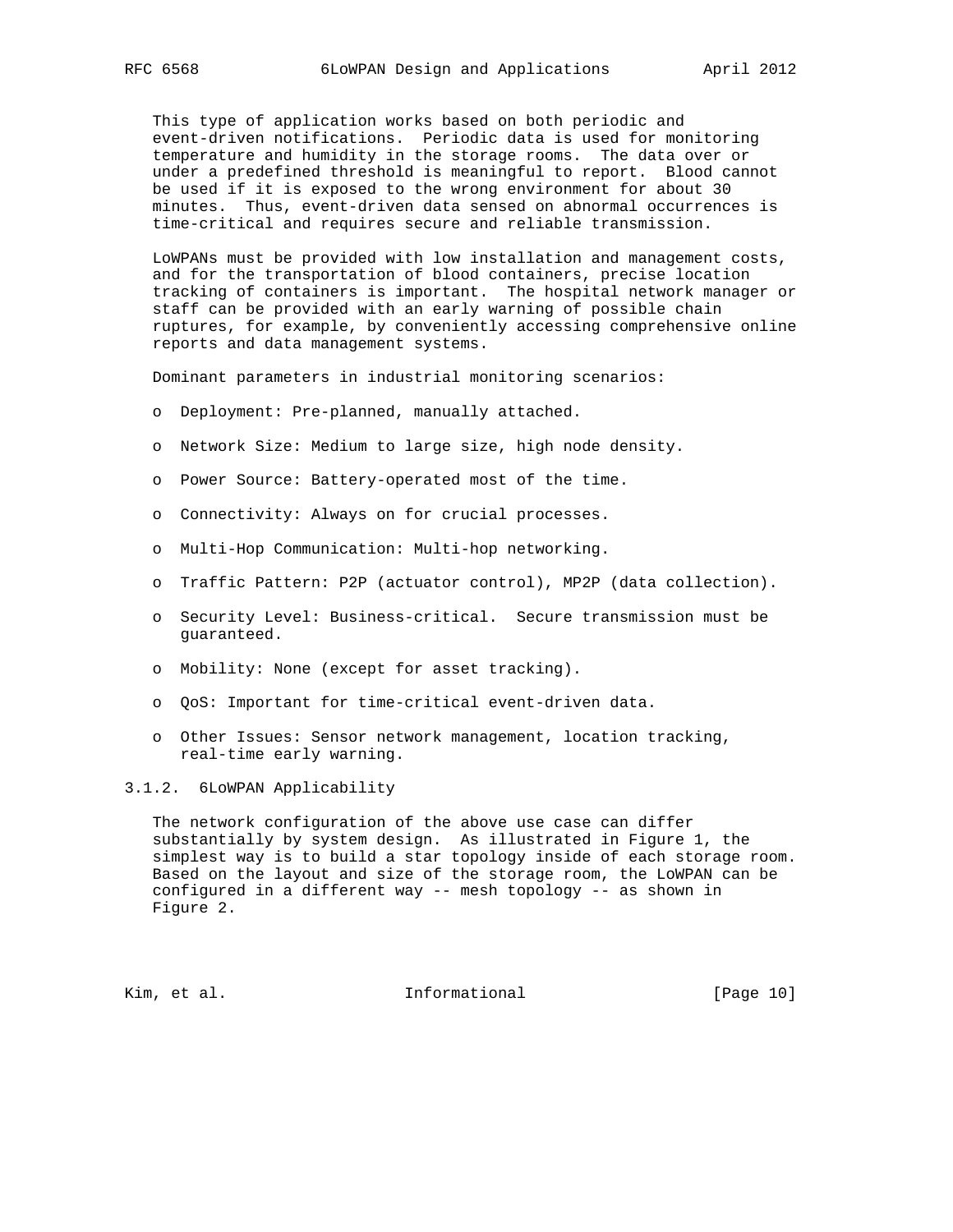Each LoWPAN node may reach the LBR by a predefined routing/forwarding mechanism. Each LoWPAN node configures its link-local address and obtains a prefix from its LBR by a 6LoWPAN ND procedure [6]. LoWPAN nodes need to build a multi-hop connection to reach the LCs and LBR.

 Secure data transmission and authentication are crucial in a hospital scenario, to prevent personal information from being retrieved by an adversary. Confidential data must be encrypted not only in transmission, but also when stored on nodes, because nodes can potentially be stolen.

 The data volume is usually not so large in this case, but is sensitive to delay. Data aggregators can be installed for each storage room, or just one data aggregator can collect all data. To make a light transmission, UDP is likely to be chosen, but a secure transmission and security mechanism must be added. To increase security, link-layer mechanisms and/or additional security mechanisms should be used.

 Because a failure of a LoWPAN node can critically affect the storage of the blood packs, network management is important in this use case. A lightweight management mechanism must be provided for this management.

 The service quality of this case is highly related to effective handling of event-driven data that is delay intolerant and mission critical. Wrong humidity and wrong temperature are events that need to be detected as quickly and reliably as possible. It is important to provide efficient resource usage for such data with consideration of minimal usage of energy. Energy-aware QoS support in wireless sensor networks is a challenging issue [12]. It can be considered to provide appropriate data aggregation for minimizing delay and maximizing accuracy of delivery by using power-affluent nodes, or can be aided by middleware or other types of network elements.

 When a container is moved out of the storage room and connected to another hospital system (if the hospital buildings are fully or partly covered with LoWPANs), a mechanism to rebind to a new parent node and a new LoWPAN must be supported. In the case that it is moved by an ambulance, it will be connected to an LBR in the vehicle. This type of mobility is supported by the 6LoWPAN ND and routing mechanism.

 LoWPANs must be provided with low installation and management costs, providing benefits such as reduced inventory, and precise location tracking of containers and mobile equipment (e.g., beds moved in the hospital, ambulances).

Kim, et al. 10. Informational [Page 11]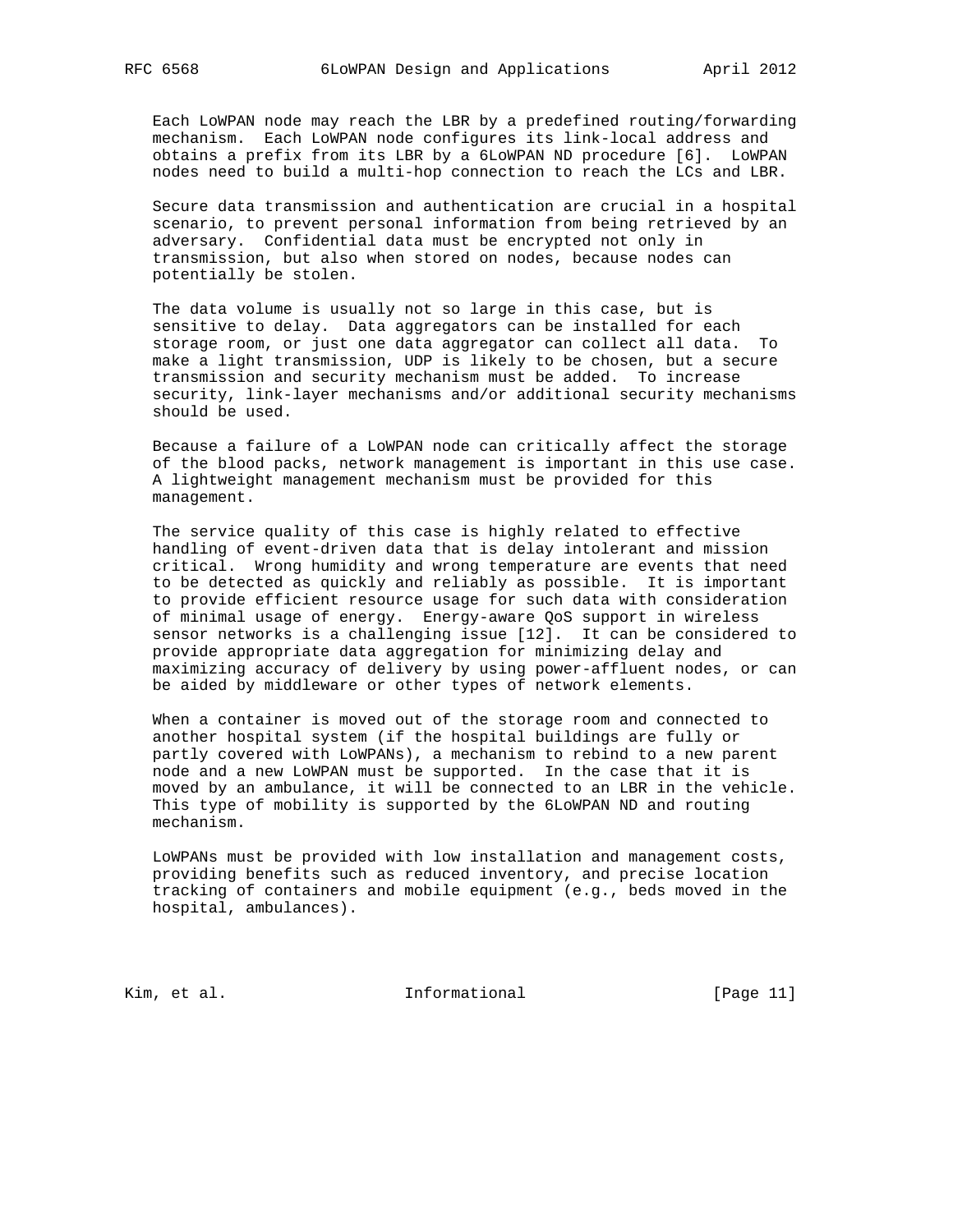

Figure 2: Storage Rooms with a Mesh Topology

# 3.2. Structural Monitoring

 Intelligent monitoring in facility management can make safety checks and periodic monitoring of the architecture status highly efficient. Mains-powered nodes can be included in the design phase of construction, or battery-equipped nodes can be added afterwards. All nodes are static and manually deployed. Some data is not critical for security protection (such as periodic or query-driven notification of normal room temperature), but event-driven emergency data (such as a fire alarm) must be handled in a very critical manner.

### 3.2.1. A Use Case and Its Requirements

Example: Bridge Safety Monitoring

 A 1000-m-long concrete bridge with 10 pillars is described. Each pillar and the bridge body contain 5 sensors to measure the water level, and 5 vibration sensors are used to monitor its structural health. The LoWPAN nodes are deployed to have 100-m line-of-sight distance from each other. All nodes are placed statically and manually configured with a single-hop connection to the local coordinator. All LoWPAN nodes are immobile while the service is provided. Except for the pillars, there are no special obstacles causing attenuation of node signals, but careful configuration is needed to prevent signal interference between LoWPAN nodes.

Kim, et al. 10 1nformational [Page 12]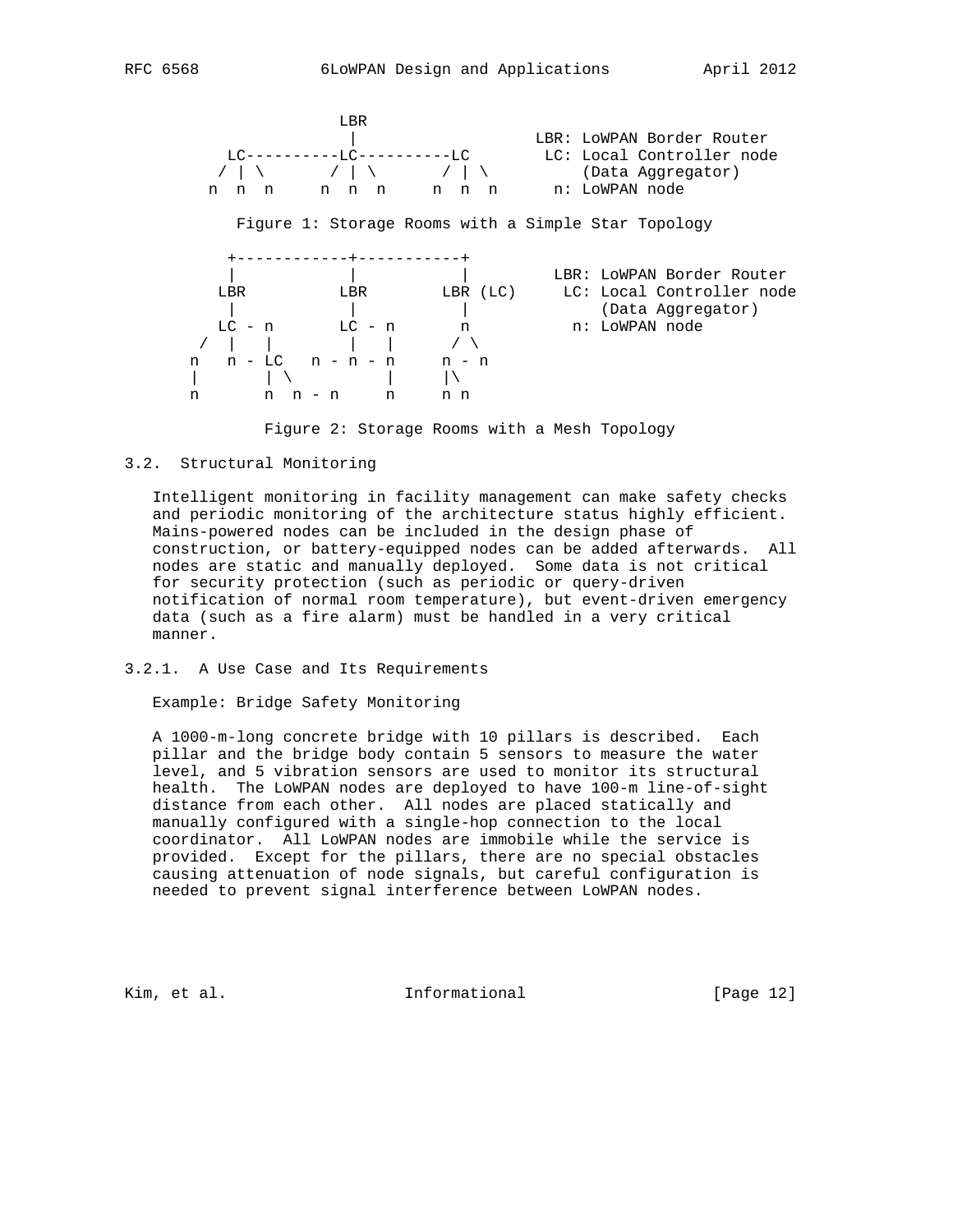The physical network topology is changed in case of node failure. On the top part of each pillar, a sink node is placed to collect the sensed data. The sink nodes of each pillar become data-gathering points of the LoWPAN hosts at the pillar and act as local coordinators.

 This use case can be extended to medium or large sensor networks to monitor a building or, for instance, the safety status of highways and tunnels. Larger networks of the same kind still have similar characteristics, such as static node placement and manual deployment; depending on the blueprint of the structure, mesh topologies will be built with mains-powered relay points. Periodic, query-driven, and event-driven real-time data gathering is performed, and the emergency event-driven data must be delivered without delay.

Dominant parameters in structural monitoring applications:

- o Deployment: Static, organized, pre-planned.
- o Network Size: Small (dozens of nodes) to large.
- o Power Source: Mains-powered nodes are mixed with battery-powered nodes. (Mains-powered nodes will be used for local coordination or relays.)
- o Connectivity: Always connected, or intermittent via sleeping mode scheduling.
- o Multi-Hop Communication: It is recommended that multi-hop mesh networking be supported.
- o Traffic Pattern: MP2P (data collection), P2P (localized querying).
- o Security Level: Safety-critical. Secure transmission must be guaranteed. Only authenticated users must be able to access and handle the data.
- o Mobility: None.
- o QoS: Emergency notification (fire, over-threshold vibrations, water level, etc.) is required to have priority of delivery and must be transmitted in a highly reliable manner.
- o Other Issues: Accurate sensing and reliable transmission are important. In addition, sensor status reports should be maintained in a reliable monitoring system.

Kim, et al. 10. Informational [Page 13]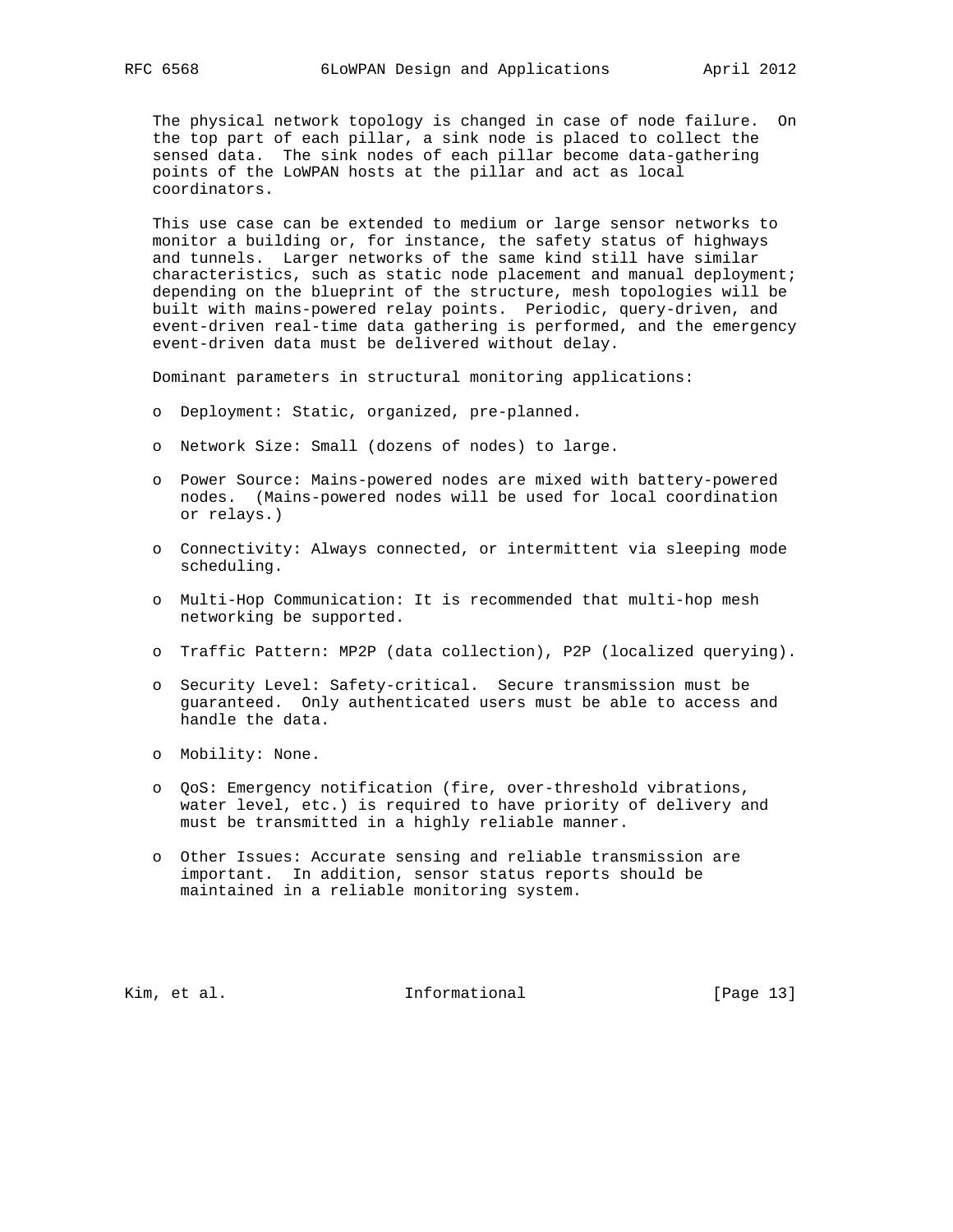#### 3.2.2. 6LoWPAN Applicability

 The network configuration of this use case can be done via simple topologies; however, there are many extended use cases for more complex structures. The example bridge monitoring case may be the simplest case. (An example topology is illustrated in Figure 3.)

 The LoWPAN nodes are installed in place after manual optimization of their location. As the communication of the leaf LoWPAN nodes may be limited to the data-gathering points, both 16-bit and 64-bit addresses can be used for IPv6 link-local addresses [3].

 Each pillar might have one LC for data collection. Communication schedules should be set up between leaf nodes and their LC to efficiently gather the different types of sensed data. Each data packet may include meta-information about its data, or the type of sensors could be encoded in its address during address allocation.

 This type of application works based on periodic, query-driven, and event-driven notifications. The data over or under a predefined threshold is meaningful to report. Event-driven data sensed on abnormal occurrences is time-critical and requires secure and reliable transmission. Alternatively, for energy conservation, all nodes may have periodic and long sleep modes but wake up on certain events. To ensure the reliability of such emergency event-driven data, such data is immediately relayed to a power-affluent or mains-powered node that usually takes a LoWPAN router role and does not go into a long sleep status. The data-gathering entity can be programmed to trigger actuators installed in the infrastructure when a certain threshold value has been reached.

 Due to the safety-critical data of the structure, authentication and security are important issues here. Only authenticated users must be allowed to access the data. Additional security should be provided at the LBR for restricting access from outside of the LoWPAN. The LBR may take charge of authentication of LoWPAN nodes. Reliable and secure data transmission must be guaranteed.

|     | $LBR - LC$ ----- $LC$ ------ $LC$                                                                                                                                                                                                                                                                                  |           | LBR: LOWPAN Border Router |
|-----|--------------------------------------------------------------------------------------------------------------------------------------------------------------------------------------------------------------------------------------------------------------------------------------------------------------------|-----------|---------------------------|
|     | $\sqrt{2}$                                                                                                                                                                                                                                                                                                         |           | LC: Local Controller node |
|     | nn n-n-n n-n                                                                                                                                                                                                                                                                                                       |           | n: LoWPAN node            |
|     | $\sqrt{2}$ $\sqrt{2}$ $\sqrt{2}$ $\sqrt{2}$ $\sqrt{2}$ $\sqrt{2}$ $\sqrt{2}$ $\sqrt{2}$ $\sqrt{2}$ $\sqrt{2}$ $\sqrt{2}$ $\sqrt{2}$ $\sqrt{2}$ $\sqrt{2}$ $\sqrt{2}$ $\sqrt{2}$ $\sqrt{2}$ $\sqrt{2}$ $\sqrt{2}$ $\sqrt{2}$ $\sqrt{2}$ $\sqrt{2}$ $\sqrt{2}$ $\sqrt{2}$ $\sqrt{2}$ $\sqrt{2}$ $\sqrt{2}$ $\sqrt{2$ |           |                           |
| n n |                                                                                                                                                                                                                                                                                                                    | n-n n-n-n |                           |
|     |                                                                                                                                                                                                                                                                                                                    |           |                           |
|     |                                                                                                                                                                                                                                                                                                                    |           |                           |

Figure 3: A Bridge Monitoring Scenario

Kim, et al. Informational [Page 14]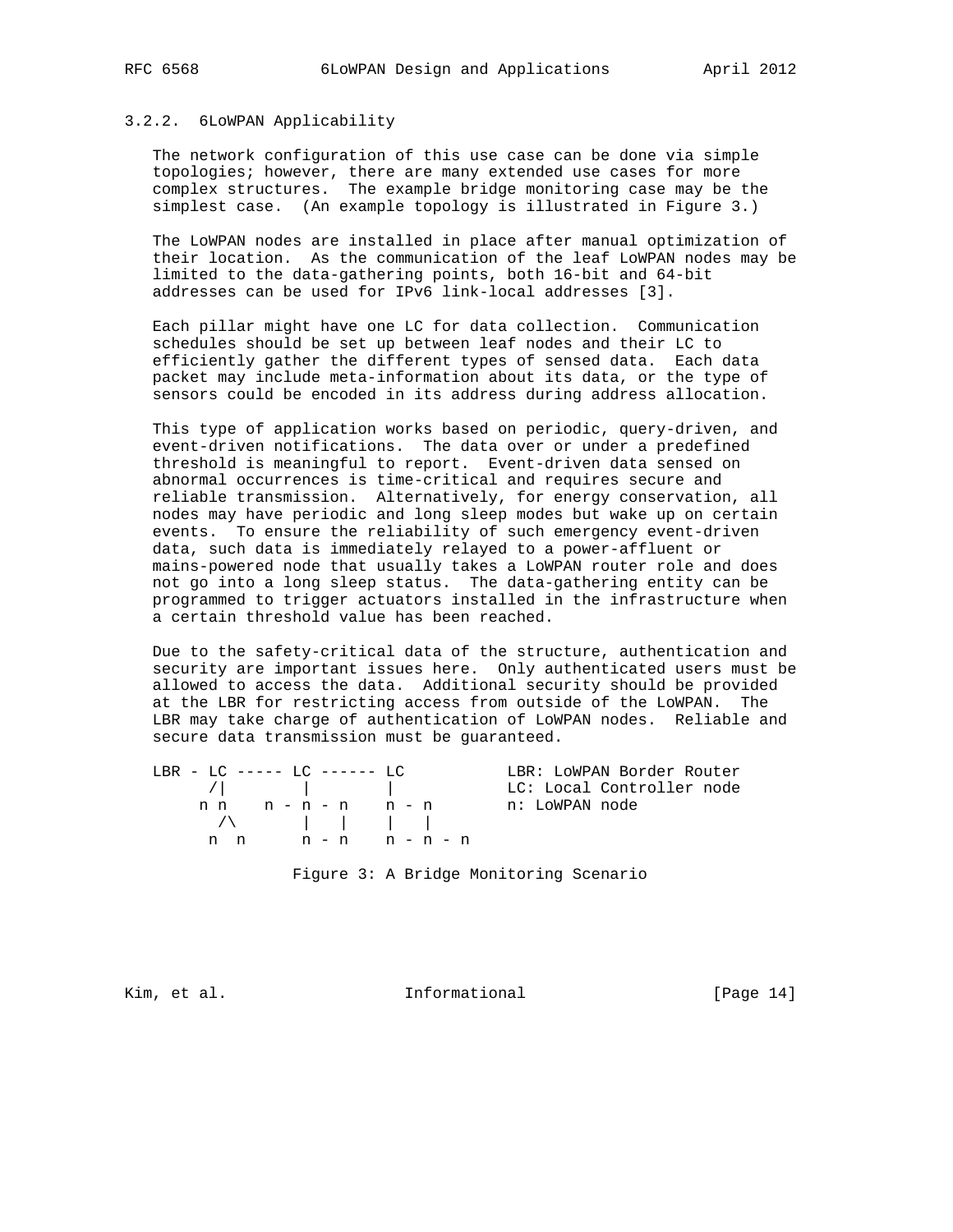# 3.3. Connected Home

 The "Connected" Home or "Smart" home is without doubt an area where LoWPANs can be used to support an increasing number of services:

- o Home safety/security
- o Home automation and control
- o Healthcare (see Section 3.4)
- o Smart appliances and home entertainment systems

 In home environments, LoWPANs typically comprise a few dozen and, probably in the near future, a few hundred nodes of various types: sensors, actuators, and connected objects.

### 3.3.1. A Use Case and Its Requirements

Example: Home Automation

 The home automation and control system LoWPAN offers a wide range of services: local or remote access from the Internet (via a secured edge router) to monitor the home (temperature, humidity, activation of remote video surveillance, status of the doors (locked or open), etc.), as well as home control (activate air conditioning/heating, door locks, sprinkler systems, etc.). Fairly sophisticated systems can also optimize the level of energy consumption, thanks to a wide range of input from various sensors connected to the LoWPAN -- light sensors, presence detection, temperature, etc. -- in order to control electric window shades, chillers, air flow control, air conditioning, and heating.

 With the emergence of "Smart Grid" applications, the LoWPAN may also have direct interactions with the Grid itself via the Internet to report the amount of kilowatts that could be load-shed (home to Grid) and to receive dynamic load-shedding information if/when required (Grid to home): This application is also referred to as a Demand-Response application. Another service, known as Demand-Side Management (DSM), could be provided by utilities to monitor and report to the user his energy consumption, with a fine granularity (on a per-device basis). A user can also receive other inputs from the utility, such as dynamic pricing; according to local policy, the utility may then turn some appliances on or off in order to reduce its energy bill.

Kim, et al. 10. Informational [Page 15]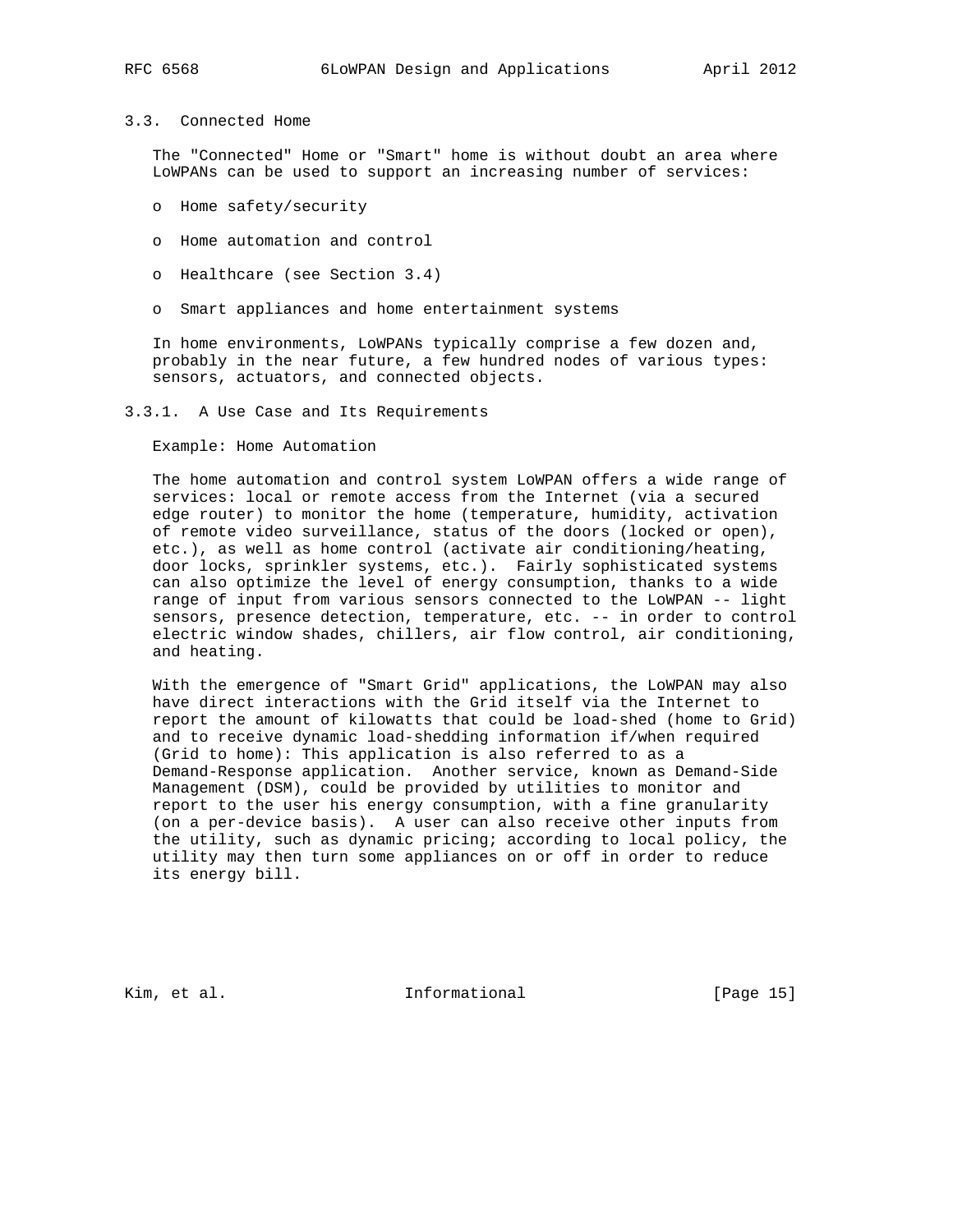In terms of home safety and security, the LoWPAN is made up of motion sensors and audio sensors, sensors at doors and windows, and video cameras; additional sensors can be added for safety (gas, water, CO, Radon, smoke detection). The LoWPAN is typically comprised of a few dozen nodes forming an ad hoc network with multi-hop routing, since the nodes may not be in direct range. It is worth mentioning that the number of devices tends to grow, considering the number of new applications for the home. In its simplest form, all nodes are static and communicate with a central control module, but more sophisticated scenarios may also involve inter-device communication. For example, a motion/presence sensor may send a multicast message to a group of lights to be switched on, or a video camera may be activated to send a video stream to a cell phone via a gateway.

 Ergonomics in connected homes is key, and the LoWPAN must be self-managed and easy to install. Traffic patterns may vary greatly, depending on applicability; so does the level of reliability and QoS expected from the LoWPAN. Humidity sensing is typically not critical and requires no immediate action, whereas tele-assistance or gas-leak detection is critical and requires a high degree of reliability. Furthermore, although some actions may not involve critical data, the response time and network delays must still be on the order of a few hundred milliseconds for optimal user experience (e.g., use a remote control to switch a light on). A minority of nodes are mobile (with slow motion). With the emergence of energy-related applications, it becomes crucial to preserve data confidentiality. Connected home LoWPANs usually do not require multi-topology or QoS routing. Fairly simple QoS mechanisms are enough for handling emergency data; they can be programmed to alarm via actuators or to operate sprinklers.

Dominant parameters for home automation applications:

- o Deployment: Multi-hop topologies.
- o Network Size: Medium number of nodes, potentially high density.
- o Power Source: Mix of battery-powered and mains-powered devices.
- o Connectivity: Intermittent (usage-dependent sleep modes).
- o Multi-Hop Communication: No requirement for multi-topology or QoS routing.
- o Traffic Pattern: P2P (inter-device), P2MP, and MP2P (polling).
- o Security Level: Authentication and encryption required.

# Kim, et al. 10. Informational [Page 16]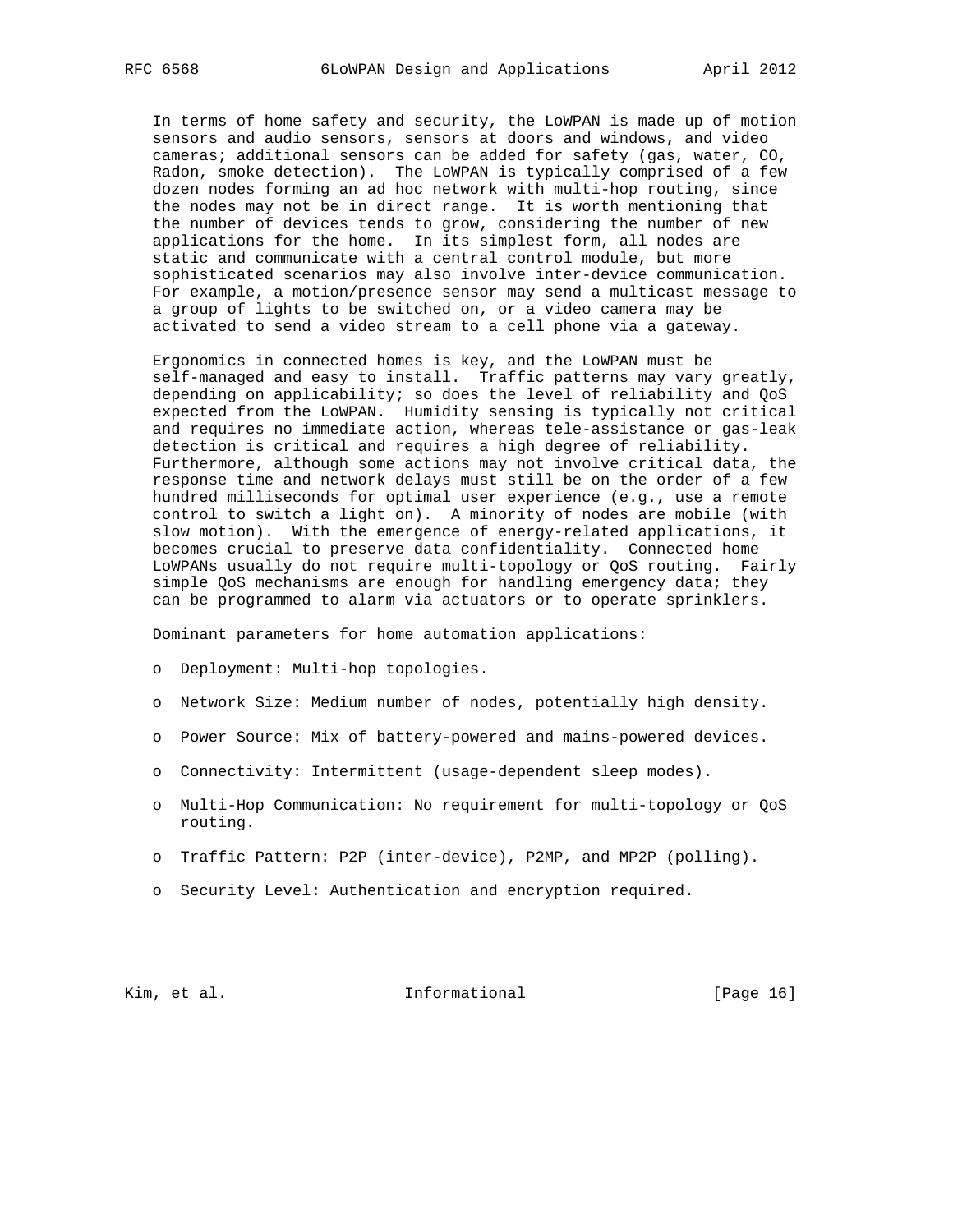- o Mobility: Some degree of mobility.
- o QoS: Support of limited QoS for emergency data (alarm).

3.3.2. 6LoWPAN Applicability

 In the home automation use case, the network topology is made of a mix of battery-operated and mains-powered nodes that communicate with each other. An LBR provides connectivity to the outside world for control management (Figure 4).

 In the home network, installation and management must be extremely simple for the user. Link-local IPv6 addresses can be used by nodes with no external communication, and the LBR allocates routable addresses to communicate with other LoWPAN nodes not reachable over a single radio transmission.

|                                                                                | n --- n      |       |                                                                              |
|--------------------------------------------------------------------------------|--------------|-------|------------------------------------------------------------------------------|
|                                                                                |              |       | EBR: LOWPAN Border Router                                                    |
|                                                                                |              |       | Internet/ ----- $\text{LBR/LC}$ -- n --- n ---- LC LC: Local Controller node |
| Utility network $\vert$ $\vert$ $\vert$ $\vert$ $\vert$ $\vert$ n: LOWPAN node |              |       |                                                                              |
|                                                                                | $n$ ---- $n$ | n n n |                                                                              |

(outside) (home automation system)

Figure 4: Home Automation Scenario

 In some scenarios, traffic will be sent to a LC for processing; the LC may in turn decide on local actions (switch a light on, ...). In other scenarios, all devices will send their data to the LCs, which in turn may also act as the LBR for data processing and potential relay of data outside of the LoWPAN. It does not mean that all devices communicate with each other via the LC and LBR. For the sake of illustration, some of the data may be processed to trigger local action (e.g., switch off an appliance), simply store and send data once enough data has been accumulated (e.g., energy consumption for the past 6 hours for a set of appliances), or trigger an alarm that is immediately sent to a datacenter (e.g., gas-leak detection).

 Although in the majority of cases nodes within the LoWPAN will be in direct range, some nodes will reach the LBR/LC with a path of 2-3 hops (with the emergence of several low-power media, such as low-power PLC) in which case LoWPAN routers will be deployed in the home to interconnect the various IPv6 links.

Kim, et al. 10. Informational [Page 17]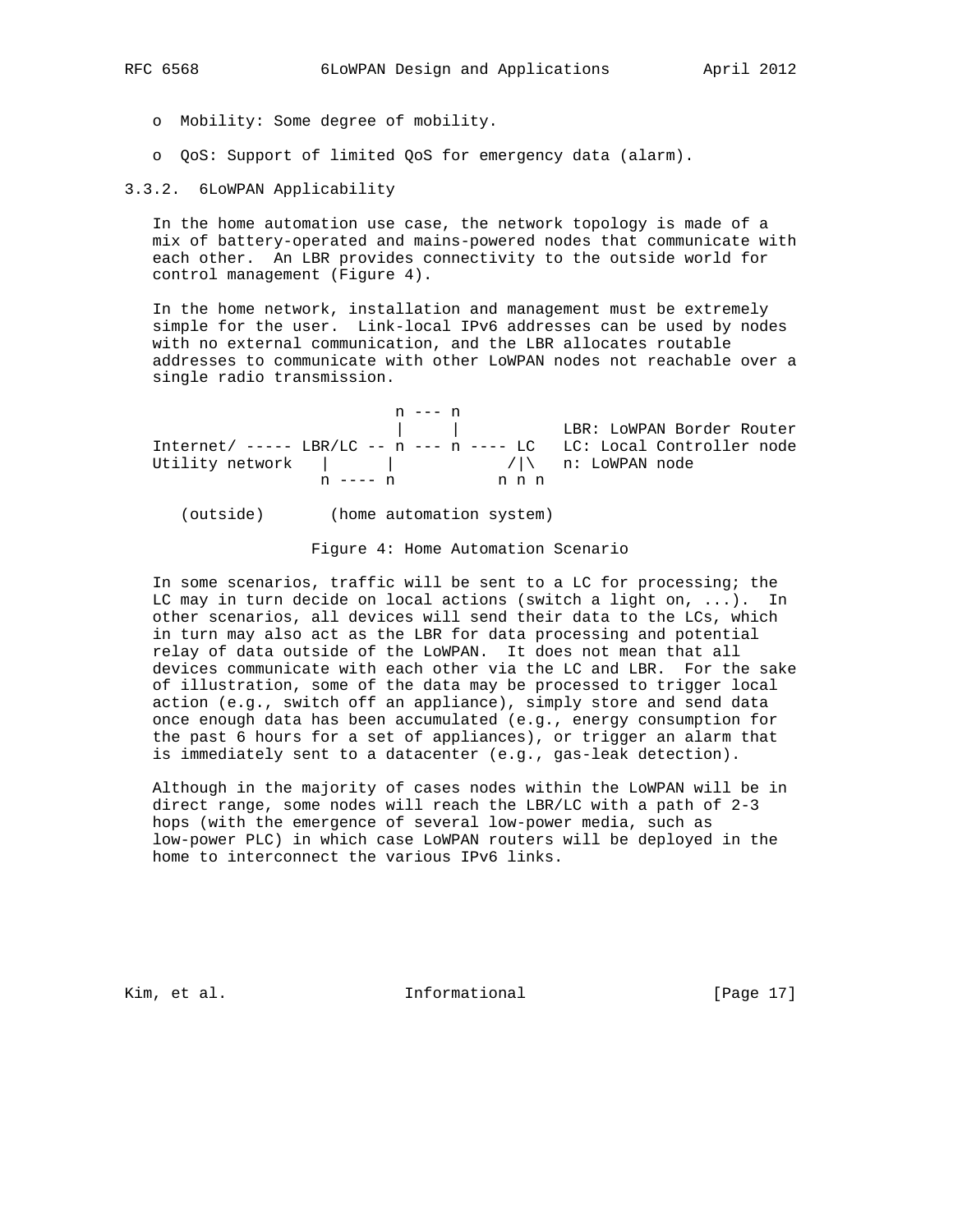The home LoWPAN must be able to provide extremely reliable communication in support of some specific applications (e.g., fire, gas-leak detection, health monitoring), whereas other applications may not be critical (e.g., humidity monitoring). Such emergency data has the same QoS issues as does event-driven data in other applications and can be delivered by pre-defined paths through mains-powered nodes without being stored in intermediate nodes such as LCs. Similarly, some information may require the use of security mechanisms for authentication and confidentiality.

### 3.4. Healthcare

 LoWPANs are envisioned to be heavily used in healthcare environments. They have a high potential for easing the deployment of new services by getting rid of cumbersome wires and simplifying patient care in hospitals and at home (home care). In healthcare environments, delayed or lost information may be a matter of life or death.

 Various systems, ranging from simple wearable remote controls for tele-assistance or intermediate systems with wearable sensor nodes monitoring various metrics to more complex systems for studying life dynamics, can be supported by LoWPANs. In the latter category, a large amount of data from various LoWPAN nodes can be collected: movement pattern observation, checks that medicaments have been taken, object tracking, and more. An example of such a deployment is described in [10] using the concept of "personal networks".

### 3.4.1. A Use Case and Its Requirements

Example: Healthcare at Home by Tele-Assistance

 A senior citizen who lives alone wears one to several wearable LoWPAN nodes to measure heartbeat, pulse rate, etc. Dozens of LoWPAN nodes are densely installed at home for movement detection. An LBR at home will send the sensed information to a connected healthcare center. Portable base stations with LCDs may be used to check the data at home, as well. The different roles of devices have different duty cycles, which affect node management.

 Multipath interference may often occur due to the mobility of patients at home, where there are many walls and obstacles. Even during sleep, the change of body position may affect radio propagation.

 Data is gathered in both periodic and event-driven fashion. In this application, event-driven data can be very time-critical. Thus, real-time and reliable transmission must be guaranteed.

Kim, et al. 10 1nformational [Page 18]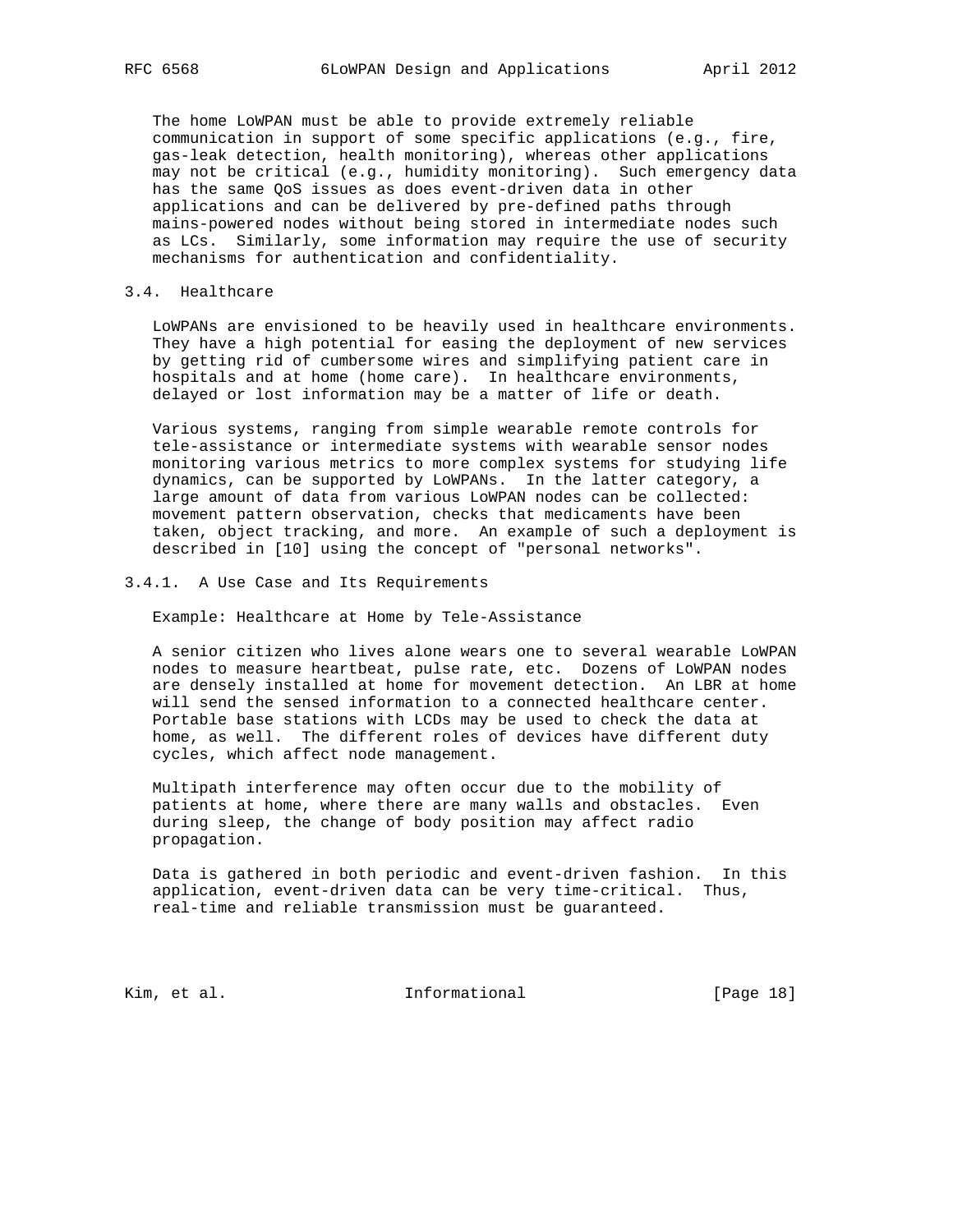Privacy also becomes a serious issue in this case, as the sensed data is very personal. A small set of secret keys can be shared within the sensor nodes during bootstrapping procedures in order to build a secure link without using much memory and energy. In addition, different data will be provided to the hospital system from that given to a patient's family members. Role-based access control is needed to support such services; thus, support of authorization and authentication is important.

Dominant parameters in healthcare applications:

- o Deployment: Pre-planned.
- o Network Size: Small, high node density.
- o Power Source: Hybrid.
- o Connectivity: Always on.
- o Multi-Hop Communication: Multi-hop for home-care devices; patient's body network is star topology. Multipath interference due to walls and obstacles at home must be considered.
- o Traffic Pattern: MP2P/P2MP (data collection), P2P (local diagnostic).
- o Security Level: Data privacy and security must be provided. Encryption is required. It is required that role-based access control be supported by a lightweight authentication mechanism.
- o Mobility: Moderate (patient's mobility).
- o QoS: High level of reliability support (life-or-death implication), role-based.
- o Other Issues: Plug-and-play configuration is required for mainly non-technical end-users. Real-time data acquisition and analysis are important. Efficient data management is needed for various devices that have different duty cycles, and for role-based data control. Reliability and robustness of the network are also essential.

# 3.4.2. 6LoWPAN Applicability

 In this use case, the local network size is rather small (say, 10 nodes or less). The home care system is statically configured with multi-hop paths, and the patient's body network can be built as a star topology. The LBR at home is the sink node in the routing path

Kim, et al. 10. Informational [Page 19]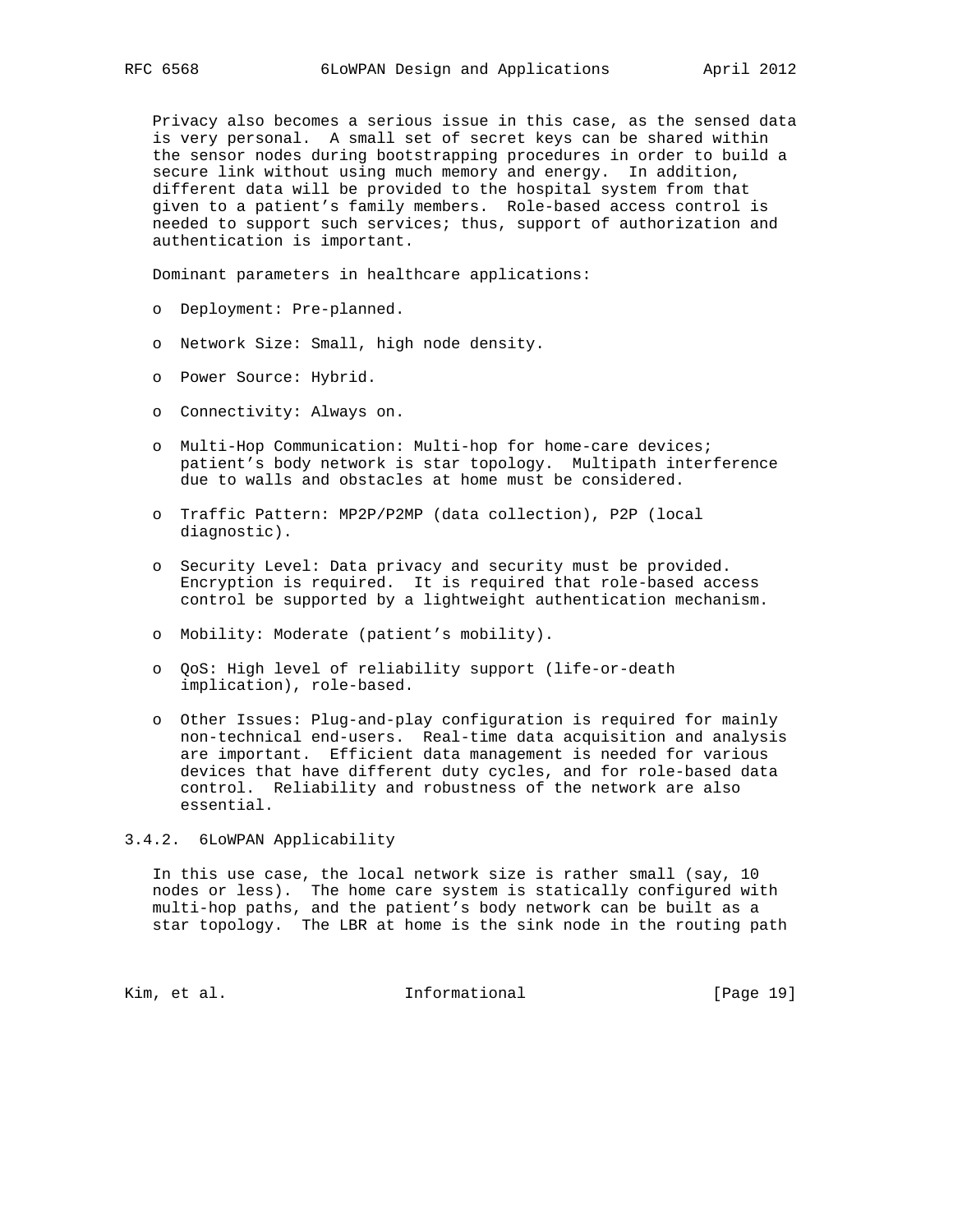from sources on the patient's body. A plug-and-play configuration is required. As the communication of the system is limited to a home environment, both 16-bit and 64-bit addresses can be used for IPv6 link-local addresses [3]. An example topology is provided in Figure 5.

 The patient's body network can be simply configured as a star topology with a LC dealing with data aggregation and dynamic network attachment when the patient moves around at home. As multipath interference may often occur due to the patient's mobility at home, the deployment of LoWPAN nodes and transmission paths should be well considered. At home, some nodes can be installed with power-affluence status, and those LoWPAN nodes can be used for relaying points or data aggregation points.

 The sensed information must be maintained with the identification of the patient, no matter whether the patient visits the connected hospital or stays at home. If the patient's LoWPAN uses a globally unique IPv6 address, the address can be used for patient identification. However, this incurs a cost in terms of privacy and security. The hospital LoWPAN to which the patient's information is transferred needs to operate an additional identification system, together with a strong authority and authentication mechanism. The connection between the LBR at home and the LBR at the hospital must be reliable and secure, as the data is privacy-critical. To achieve this, an additional policy for security between the two LoWPANs is recommended.

|   | n - n                                                                                                           |       | I: Internet               |  |
|---|-----------------------------------------------------------------------------------------------------------------|-------|---------------------------|--|
|   |                                                                                                                 |       | LBR: Edge Router          |  |
|   | $I, BR$ --- $I$ -- $I, BR$ - $n - n - I, C$                                                                     |       | LC: Local Controller node |  |
|   | $\left  \begin{array}{cccc} \hline \end{array} \right $ $\left  \begin{array}{cccc} \hline \end{array} \right $ |       | n: LoWPAN node            |  |
| . | n -- n                                                                                                          | n n n |                           |  |

(hospital) (home system) (patient)

Figure 5: A Mobile Healthcare Scenario

#### 3.5. Vehicle Telematics

 LoWPANs play an important role in intelligent transportation systems. Incorporated into roads, vehicles, and traffic signals, they contribute to the improvement of safety in transportation systems. Through traffic or air-quality monitoring, they increase the possibility of traffic flow optimization, and they help reduce road congestion.

Kim, et al. 10 1nformational [Page 20]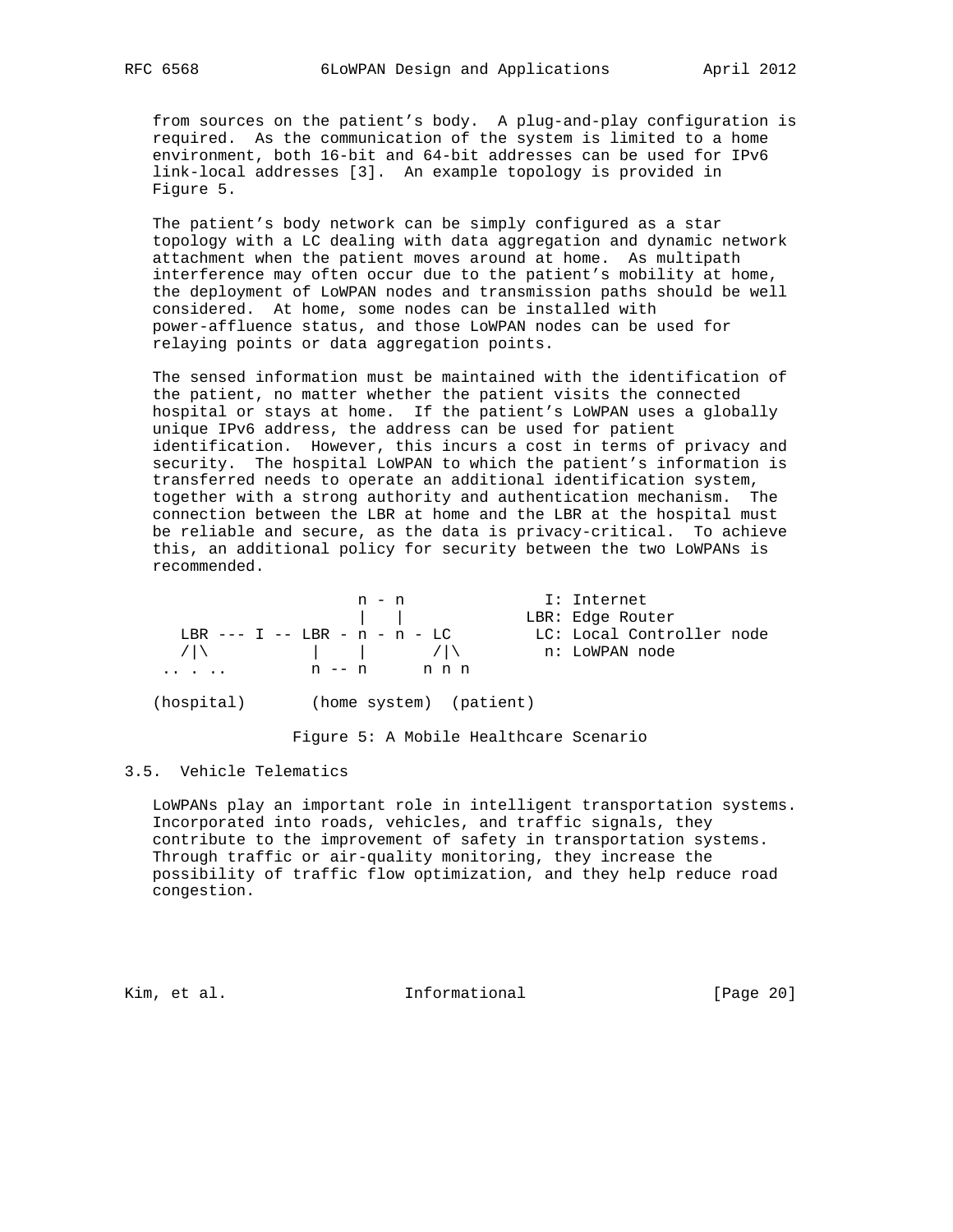# 3.5.1. A Use Case and Its Requirements

Example: Telematics

 As shown in Figure 6, LoWPAN nodes for motion monitoring are incorporated into roads during road construction. When a car passes over these nodes, it is then possible to track, for safety purposes, the trajectory (path) and velocity of the car.

 The lifetime of LoWPAN nodes incorporated into roads is expected to be as long as the lifetime of the roads (about 10 years). Multi-hop communication is possible between LoWPAN nodes, and the network should be able to cope with the deterioration over time of node density due to power failures. Sink nodes placed at the side of the road are most likely mains-powered; LoWPAN nodes in the roads run on batteries. Power-saving schemes might intermittently disconnect the nodes. A rough estimate of 4 nodes per square meter is needed. Other applications may involve car-to-car communication for increased road safety.

Dominant parameters in vehicle telematics applications:

- o Deployment: Pre-planned (road, vehicle).
- o Network Size: Large (road infrastructure), small (vehicle).
- o Power Source: Hybrid.
- o Connectivity: Intermittent.
- o Multi-Hop Communication: Multi-hop, especially ad hoc.
- o Traffic Pattern: Mostly MP2P, P2MP.
- o Security Level: Handling physical damage and link failure.
- o Mobility: None (road infrastructure), high (vehicle).

# 3.5.2. 6LoWPAN Applicability

 For this use case, the network topology includes fixed LBRs that are mains-powered and have a connection to high-speed networks (e.g., the Internet) in order to reach the transportation control center (Figure 6). These LBRs may be logically combined with a LC as a data sink to gather sensed data from a number of LoWPAN nodes inserted in the road pavement. In the road infrastructure, a LoWPAN with one LBR forms a fixed network, and the LoWPAN nodes are installed by manual optimization of their location.

Kim, et al. 10 1nformational [Page 21]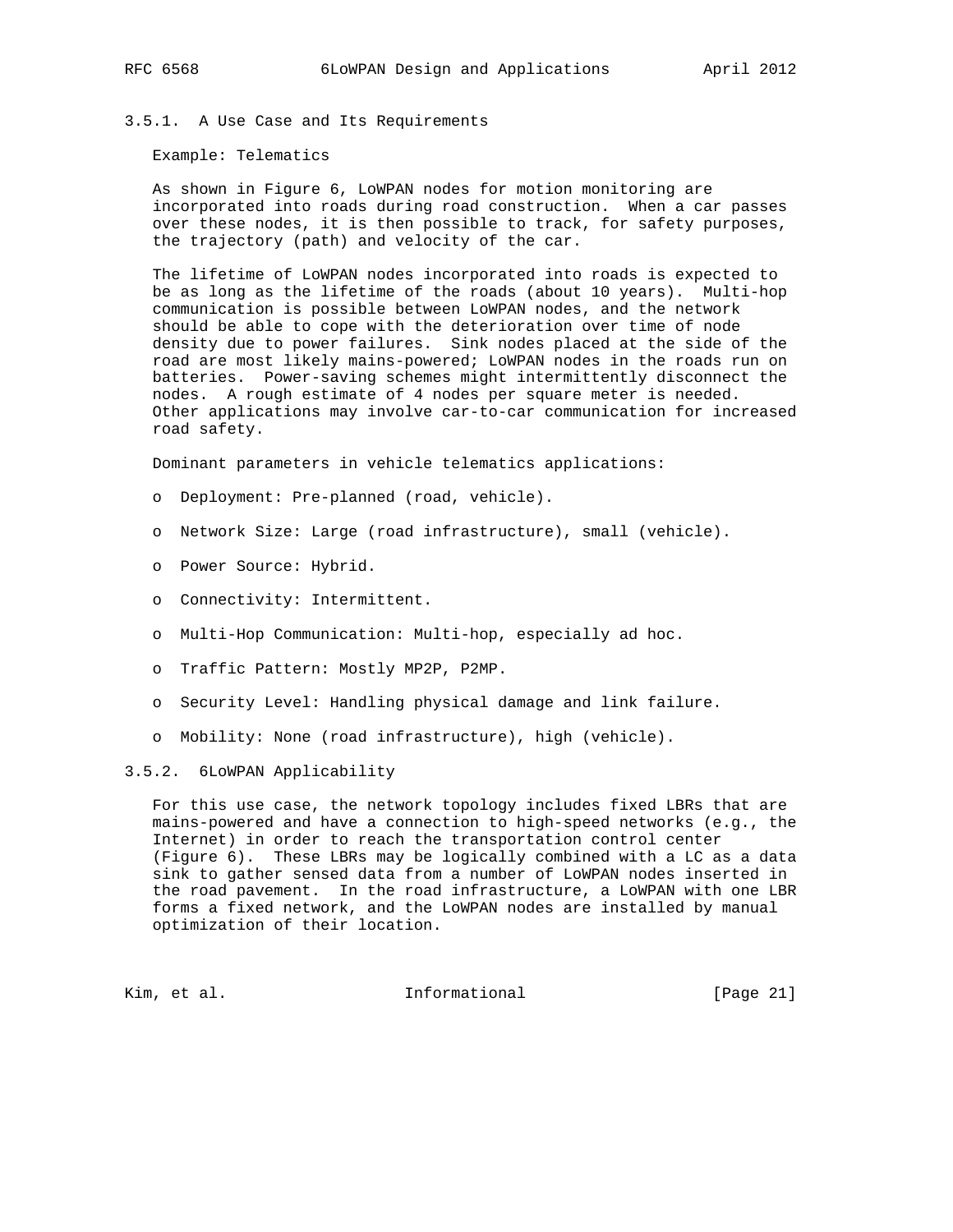

Figure 6: Telematics Scenario

 Given the fact that nodes are incorporated into the road, tampering with sensors is difficult for an adversary. However, the application must be robust against possible attacks and node failures. Sensed data should thus be used primarily for monitoring purposes, not to instruct (and potentially mislead) traffic participants.

3.6. Agricultural Monitoring

 Accurate temporal and spatial monitoring can significantly increase agricultural productivity. Due to natural limitations, such as a farmer's inability to check crops at all times of the day, or inadequate measurement tools, luck often plays too large a role in the success of harvests. Using a network of strategically placed sensors, indicators such as temperature, humidity, and soil condition can be automatically monitored without labor-intensive field measurements. For example, sensor networks could provide precise information about crops in real time, enabling businesses to reduce water, energy, and pesticide usage and enhancing environmental protection. The sensing data can be used to find optimal environments for the plants. In addition, the data on planting conditions can be saved by sensor tags, which can be used in supply-chain management.

3.6.1. A Use Case and Its Requirements

Example: Automated Vineyard

 In a vineyard of medium to large geographical size, between 50 and 100 LC nodes are manually deployed in order to provide full signal coverage over the study area. An additional 100 to 1000 leaf nodes with (possibly heterogeneous) specialized sensors (i.e., humidity, temperature, soil condition, sunlight) are attached to the LCs in local wireless star topologies, periodically reporting measurements to the associated LCs. For example, in a 20-acre vineyard with 8 parcels of land, 10 LoWPAN nodes are placed within each parcel to

Kim, et al. 10 1nformational [Page 22]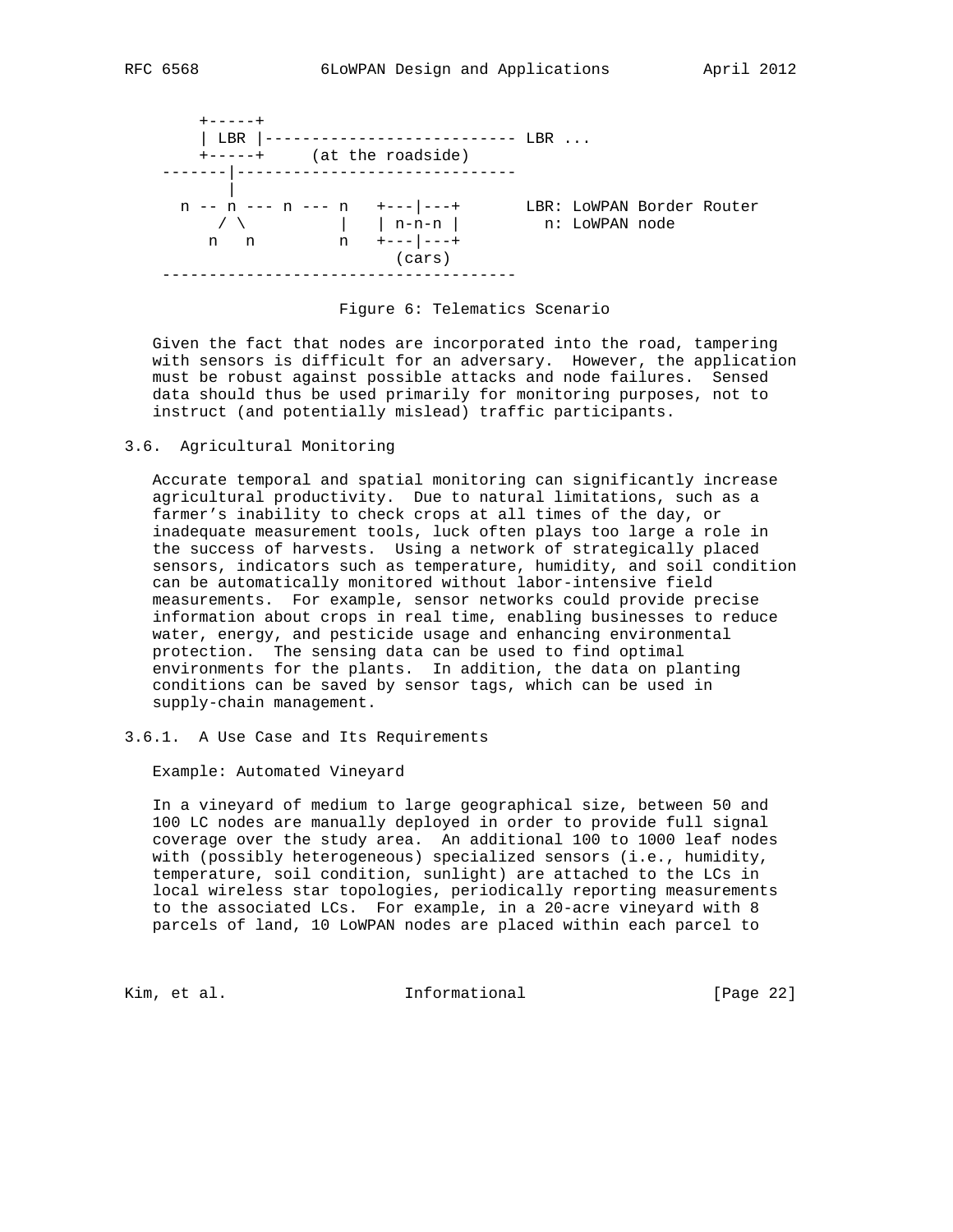provide readings on temperature and soil moisture. The LoWPAN nodes are able to support a multi-hop forwarding/routing scheme to enable data transmission to a sink node at the edge of the vineyard. Each of the 8 parcels contains one data aggregator to collect the sensed data.

 Localization is important for this type of LoWPAN when installed in a geographically large area, in order to pin down where an event occurred, and to combine gathered data with the actual positions of the devices. Using manual deployment, device addresses can be used for identifying their position and localization. For randomly deployed nodes, a localization algorithm needs to be applied.

 There might be various types of sensor devices deployed in a single LoWPAN, each providing raw data with different semantics. Thus, an additional method is required to correctly interpret sensor readings. Each data packet may include meta-information about its data, or the type of sensor could be encoded in its address during address allocation.

Dominant parameters in agricultural monitoring:

o Deployment: Pre-planned.

 The nodes are installed outdoors or in a greenhouse, with high exposure to water, soil, and dust, in dynamic environments of moving people and machinery, and with growing crops and foliage. LoWPAN nodes can be deployed in a predefined manner, with consideration given to harsh environments.

- o Network Size: Medium to large, low to medium density.
- o Power Source: All nodes are battery-powered except the sink, or energy harvesting.
- o Connectivity: Intermittent (many sleeping nodes).
- o Multi-Hop Communication: Mesh topology with local star connections.
- o Traffic Pattern: Mainly MP2P/P2MP. P2P actuator triggering.
- o Security Level: Depends on purpose of the business. Lightweight security or simple shared-key management can be used, depending on the purpose of the business.

Kim, et al. Informational [Page 23]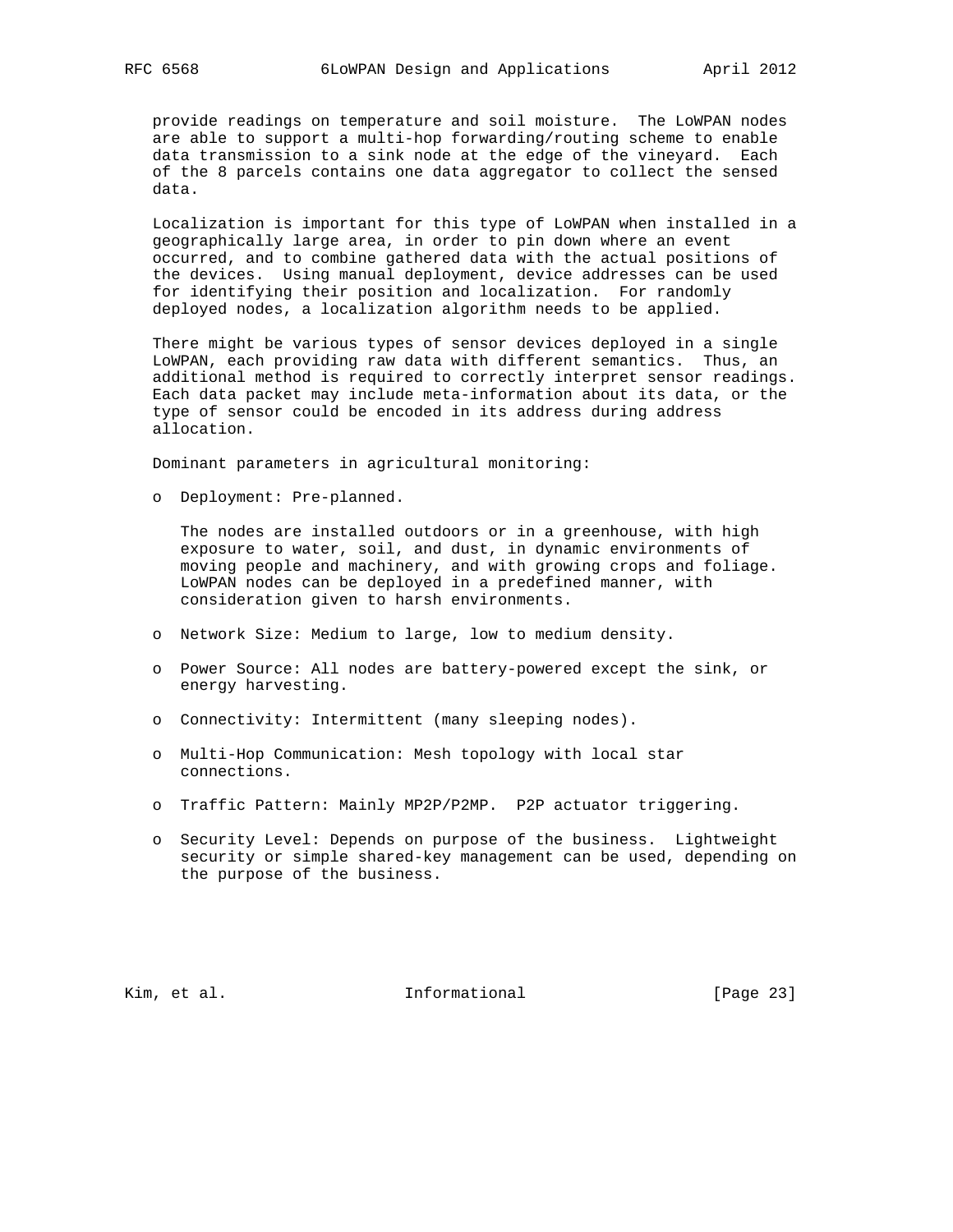- o Mobility: All static.
- o Other Issues: Time synchronization among sensors is required, but the traffic interval may not be frequent (e.g., once every 30 to 60 minutes).

# 3.6.2. 6LoWPAN Applicability

 The network configuration in this use case might, in the simplest case, look like the configuration illustrated in Figure 7. This static scenario consists of one or more fixed LBRs that are mains-powered and have a high-bandwidth connection to a backbone link, which might be placed in a control center or connected to the Internet. The LBRs are strategically located at the border of vineyard parcels, acting as data sinks. A number of LCs are placed along a row of plants with individual LoWPAN nodes spread around them.

 While the LBRs implement the IPv6 Neighbor Discovery protocol (RFC 4861 [1]) to connect to the outside of the LoWPAN, the LoWPAN nodes operate a more energy-conserving ND described in [6], which includes basic bootstrapping and address assignment. Each LBR can have predefined forward management information to a central data aggregation point, if necessary.

 LoWPAN nodes may send event-driven notifications when readings exceed certain thresholds, such as low soil humidity, which may automatically trigger a water sprinkler in the local environment. For increased energy efficiency, all LoWPAN nodes are in periodic sleep state. However, the LCs need to be aware of sudden events from the leaf nodes. Their sleep periods should therefore be set to shorter intervals. Communication schedules must be set up between master and leaf nodes, and time synchronization is needed to account for clock drift.

 Also, the result of data collection may activate actuators. Context awareness, node identification, and data collection at the application level are necessary.

Kim, et al. 10 1nformational [Page 24]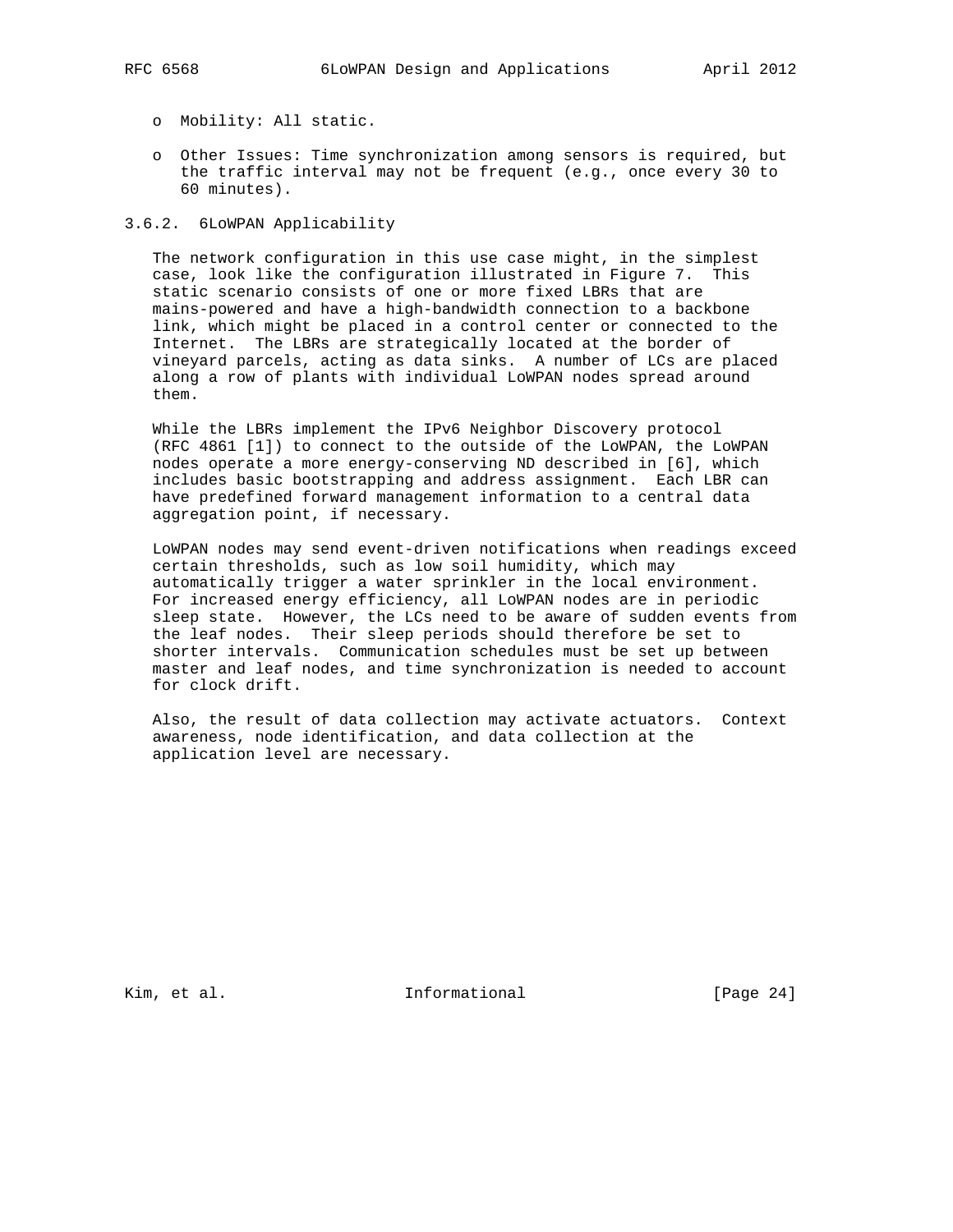

Figure 7: Automated Vineyard Scenario

4. Security Considerations

 Relevant security considerations are listed by application scenario in Section 3. The security considerations in RFC 4919 [2] and RFC 4944 [3] apply as well.

 The physical exposure of LoWPAN nodes (especially in outdoor networks) allows an adversary to capture, clone, tamper with, or even destroy these devices. Given the safety issues involved in some use cases, these threats place high demands for resiliency and survivability upon the LoWPAN. The generally wireless channels of LoWPANs are susceptible to several security threats. Without proper security measures, confidential information might be snooped by a "man in the middle". An attacker might also modify or introduce data packets into the network -- for example, to manipulate sensor readings or to take control of sensors and actuators. This specification expects that the link layer is sufficiently protected, either by means of physical or IP security for the backbone link or with MAC sublayer cryptography. However, link-layer encryption and authentication may not be sufficient to provide confidentiality, authentication, integrity, and freshness to both data and signaling packets.

 Due to their low-power nature, LoWPANs are especially vulnerable to denial-of-service (DoS) attacks. Example DoS attacks include attempts to drain a node's battery by excessive querying or to introduce a high-power jamming signal that makes LoWPAN nodes dysfunctional. Security solutions must therefore be lightweight and support node authentication, so that message integrity can be guaranteed and misbehaving nodes can be denied participation in the network. A node must authenticate itself to trusted nodes before taking part in the LoWPAN.

Kim, et al. Informational [Page 25]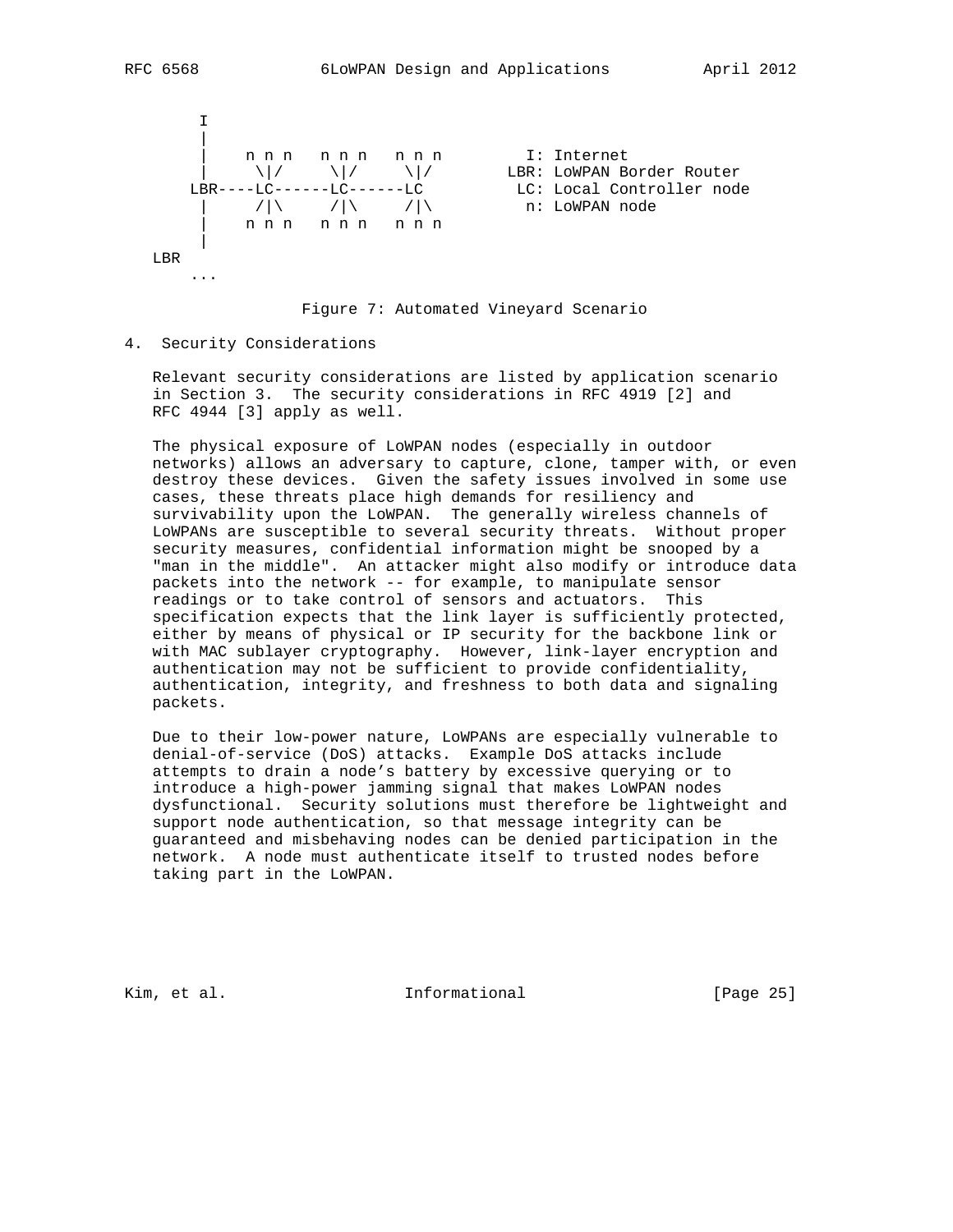Considering the power constraints and limited processing capabilities of IEEE 802.15.4 devices, IPsec is computationally expensive; Internet key exchange (IKEv2) messaging as described in [4] is not suited for LoWPANs, as the amount of signaling in these networks should be minimized. Thus, LoWPANs may need to define their own key-management method that requires minimum overhead in terms of packet size and message exchange [11]. IPsec provides authentication and confidentiality between end nodes and across multiple LoWPAN links, and may be useful only when two nodes want to apply security to all exchanged messages. However, in many cases, the security may be requested at the application layer as needed, while other messages can flow in the network without security overhead. Recent work [13] shows some promise for minimal IKEv2 implementations.

 Security requirements may differ by use case. For example, industrial and structural monitoring applications are safety-critical and secure transmission must be guaranteed, so that only authenticated users are able to access and handle the data. In healthcare systems, data privacy is an important issue. Encryption is required, and role-based access control is needed for proper authentication. In home automation scenarios, critical applications such as door locks require high security and robustness against intrusion. On the other hand, a remote-controlled light switch has no critical security threats.

5. Acknowledgements

 Special thanks to Nicolas Chevrollier for participating in the initial design of the document. Also, thanks to David Cypher for giving more insight on the IEEE 802.15.4 standard, and to Irene Fernandez, Shoichi Sakane, and Paul Chilton for their review and valuable comments.

- 6. References
- 6.1. Normative References
	- [1] Narten, T., Nordmark, E., Simpson, W., and H. Soliman, "Neighbor Discovery for IP version 6 (IPv6)", RFC 4861, September 2007.
	- [2] Kushalnagar, N., Montenegro, G., and C. Schumacher, "IPv6 over Low-Power Wireless Personal Area Networks (6LoWPANs): Overview, Assumptions, Problem Statement, and Goals", RFC 4919, August 2007.

Kim, et al. 10 mm informational [Page 26]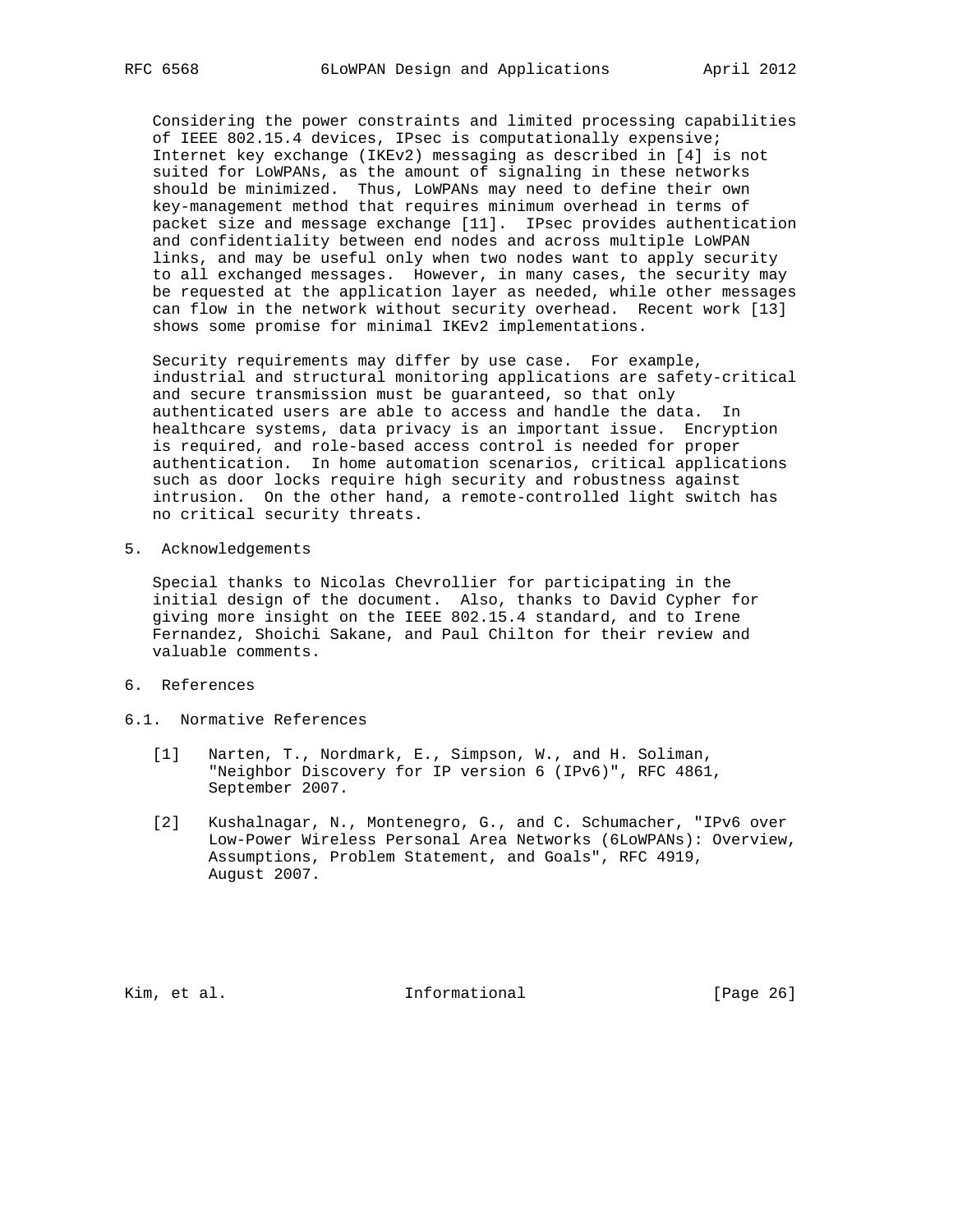- [3] Montenegro, G., Kushalnagar, N., Hui, J., and D. Culler, "Transmission of IPv6 Packets over IEEE 802.15.4 Networks", RFC 4944, September 2007.
- [4] Kaufman, C., Hoffman, P., Nir, Y., and P. Eronen, "Internet Key Exchange Protocol Version 2 (IKEv2)", RFC 5996, September 2010.
- [5] IEEE Computer Society, "IEEE Standard for Local and Metropolitan Area Networks -- Part 15.4: Low-Rate Wireless Personal Area Networks (LR-WPANs)", IEEE Std. 802.15.4-2011, September 2011.
- 6.2. Informative References
	- [6] Shelby, Z., Ed., Chakrabarti, S., and E. Nordmark, "Neighbor Discovery Optimization for Low Power and Lossy Networks (6LoWPAN)", Work in Progress, October 2011.
	- [7] Hui, J., Ed., and P. Thubert, "Compression Format for IPv6 Datagrams over IEEE 802.15.4-Based Networks", RFC 6282, September 2011.
	- [8] Kim, E., Kaspar, D., Gomez, C., and C. Bormann, "Problem Statement and Requirements for 6LoWPAN Routing", Work in Progress, November 2011.
	- [9] Roemer, K. and F. Mattern, "The Design Space of Wireless Sensor Networks", IEEE Wireless Communications, Vol. 11, No. 6, pp. 54-61, December 2004.
	- [10] den Hartog, F., Schmidt, J., and A. de Vries, "On the potential of personal networks for hospitals", International Journal of Medical Informatics, 75, pp. 658-663, May 2006.
	- [11] Dutertre, B., Cheung, S., and J. Levy, "Lightweight Key Management in Wireless Sensor Networks by Leveraging Initial Trust", SDL Technical Report SRI-SDL-04-02, April 2004.
	- [12] Chen, D. and P.K. Varshney, "QoS Support in Wireless Sensor Networks: A Survey", Proc. 2004 Int. Conf. Wireless Networks (ICWN 2004), June 2004.
	- [13] Kivinen, T., "Minimal IKEv2", Work in Progress, February 2011.

Kim, et al. Informational [Page 27]